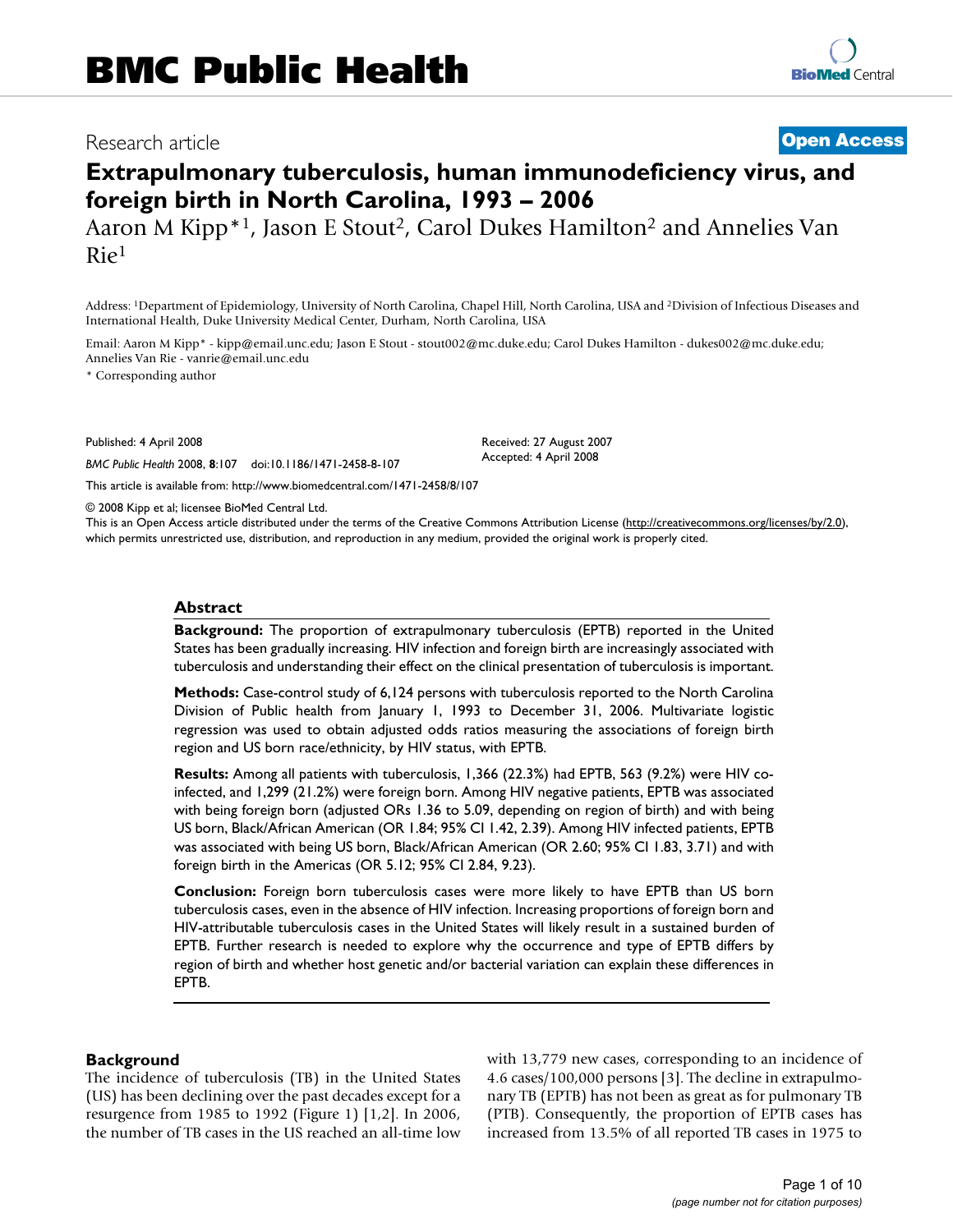21.0% in 2006 (Figure 1) [3-6]. This relative increase may be an underestimate due to recent changes in case definitions, as cases with concomitant pulmonary disease or miliary disease are now counted as PTB cases [3-6].

Several studies have observed that the proportion of EPTB is higher among HIV co-infected individuals [7-11] and foreign born immigrants [8,9,12,13]. The latter population currently accounts for over half of all TB cases in the US [3].

Few studies have quantified the independent effect of HIV and foreign birth on EPTB and none have analyzed their joint association with EPTB. In this study, we investigated the association of HIV and foreign birth location, both individually and jointly, with the occurrence of EPTB among reported TB cases in North Carolina from 1993 to 2006.

#### **Methods**

We analyzed all verified TB cases in the North Carolina TB registry that were reported to the Division of Public Health from January 1, 1993 through December 31, 2006. Cases were either laboratory, clinical, or provider verified using standard definitions from the Centers for Disease Control and Prevention (CDC) [3]. Demographic information, TB risk factors, disease presentation, and diagnostic and treatment information on each case were collected using the CDC's standardized Report of Verified Case of Tuberculosis form and entered into the North Carolina registry.

#### *Variables used*

The outcome of interest was EPTB, defined as any verified TB case whose site(s) of disease was not recorded as "Pulmonary". Individuals with concomitant PTB and EPTB were excluded due to insufficient numbers and because we aimed to analyze the effect of HIV and foreign birth region on exclusive EPTB.

Exposures of interest included HIV infection, foreign birth, region of birth, and US born race/ethnicity. HIV status was defined as positive, negative, or unknown. Foreign birth was defined as being born outside of the US or its



Reported tuberculosis cases and proportion **Figure 1** by site of disease, United States, 1975–2006 Reported tuberculosis cases and proportion by site of disease, United States, 1975–2006. (Source: References [3–6]).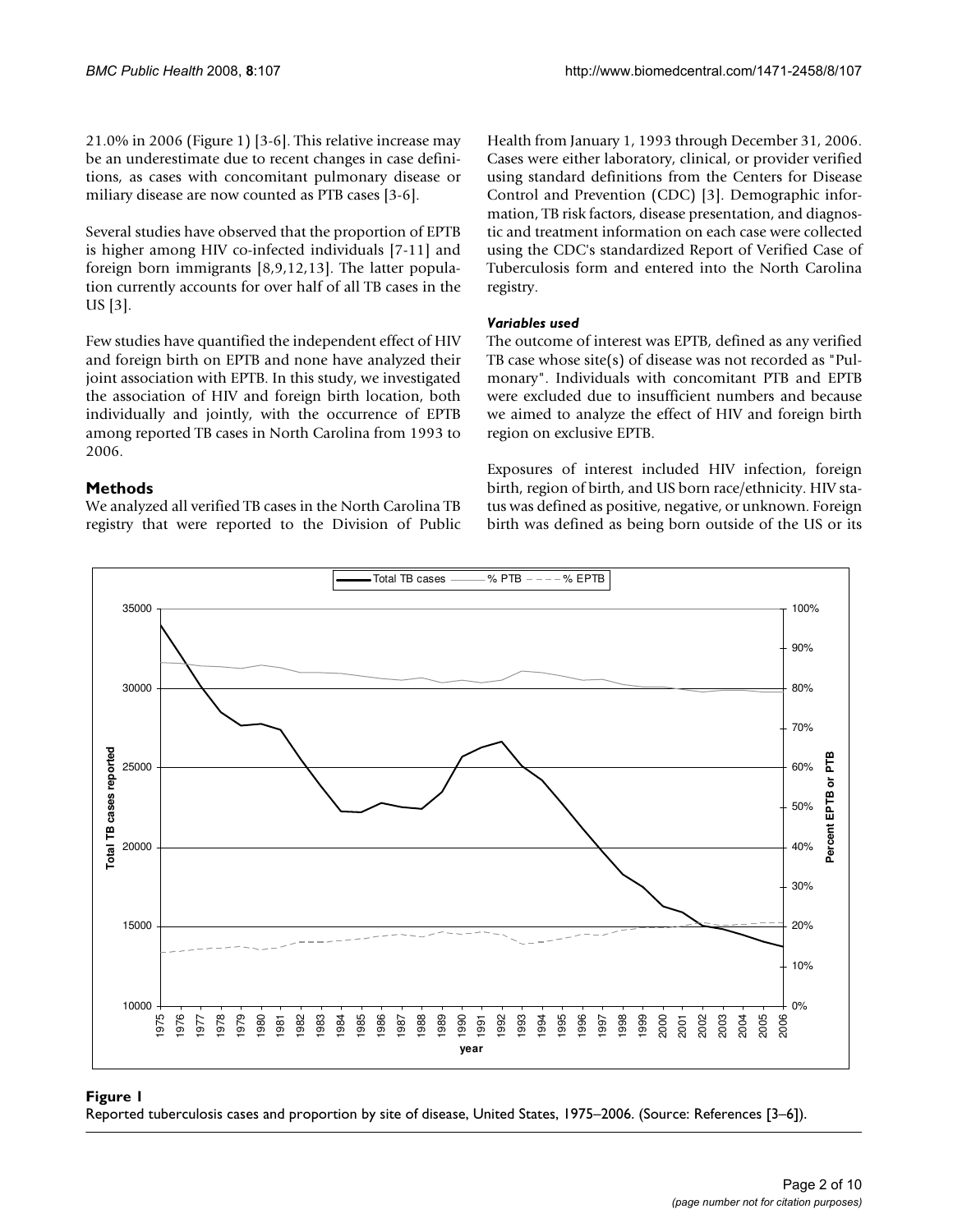territories [3]. US and foreign born TB cases were categorized by race/ethnicity and region of birth, respectively, to account for differences in TB rates. US TB cases were categorized as White/Caucasian, Black/African American, Hispanic, or Other (Asian, American Indian, Native Alaskan, or Pacific Islander). Foreign born cases were classified as African, American (Central and South America and Caribbean), European (including the Middle East and Russia), Indian (including Pakistan), Southeast Asian, and East Asian (further detail provided in the accompanying Appendix).

To allow for a detailed analysis of the association of EPTB with HIV and foreign birth, both individually and jointly, HIV status and race/ethnicity or birth region variables were combined into exclusive categories: HIV positive and foreign born by region, HIV positive and US born by race/ ethnicity, HIV negative and foreign born by region, and HIV negative and US born by race ethnicity. US born, White/Caucasian TB cases who were HIV negative served as the common referent group.

#### *Statistical Analysis*

Crude odds ratios (OR) and ORs from logistic regression were used to measure the association between each exposure category and EPTB. A final model was derived using backward elimination [14,15]. Further interactions beyond HIV infection by race/ethnicity or birth region were not considered. All covariates were assessed for confounding. If the OR changed by more than 10% when a covariate was removed from the model, that covariate was considered a confounder and retained in the model [16]. Finally, a year variable was included in the model to account for increasing implementation of routine HIV testing during the study period.

All analyses were performed using SAS version 9.1.3. This study was approved by the Institutional Review Boards at the North Carolina Department of Public Health, Communicable Disease Program and the University of North Carolina at Chapel Hill.

### **Results**

### *Patient Characteristics*

Between January 1, 1993 and December 31, 2006, a total of 6,416 verified cases of TB were reported and included in the North Carolina RVCT registry. Two hundred and ninety-two cases (4.6%) had both pulmonary and extrapulmonary disease and were excluded from analysis, resulting in a final study population of 6,124. Tables 1 and 2 show the distribution of socio-demographic and clinical variables by TB, HIV, and foreign birth status.

Extrapulmonary TB occurred in 1,366 (22.3%) TB patients. These cases were more often provider verified,

HIV positive, foreign born, female, and 15 to 24 years old compared to PTB cases (Table 1). Among the foreign born, a larger proportion of EPTB cases had been in the US at least five years prior to TB diagnosis.

HIV co-infection was present in 563 (9.2%) of all TB cases, 35.5% had unknown HIV status due to testing not being performed. This decreased from 58.4% in 1993 to 8.1% in 2006. HIV co-infected TB cases were more often laboratory verified, diagnosed with EPTB, US born, male, 25 to 44 years old, with a recent history of being homeless and substance abuse in the past year (Table 2).

Foreign born cases accounted for 1,299 (21.2%) of all TB cases, increasing from 6.3% in 1993 to 37.2% in 2006. Over 60% came from 5 countries, including Mexico (38.0%), Vietnam (8.2%), India (6.9%), Philippines (4.4%), and Honduras (4.1%). Foreign born cases were more often diagnosed with EPTB, HIV negative, 15 to 44 years old, and lacked TB risk factors such as homelessness, illicit drug use, and excess alcohol use (Table 2). US born TB cases were primarily Black/African American (66.6%) or White/Caucasian (30.5%).

The location of EPTB varied by HIV and foreign birth status (Table 3). The most common sites of disease were the pleura (25.1%) and cervical lymph nodes (15.7%). HIV co-infected individuals were more likely to have non-cervical lymph node or miliary disease compared to HIV uninfected individuals, while foreign born EPTB cases were more likely to have cervical lymphadenitis than US born cases. The site of EPTB also varied by region of birth (Figure 2). Lymphatic TB accounted for 50% of EPTB in East Asia, 47% in India, 45% in Africa, 40% in Southeast Asia, and 35% in the Americas, but only 17% in Europe/ Middle East, and 21% in the US.

#### *Univariate and Multivariate Analysis*

In a crude analysis comparing all foreign born with all US TB cases, we found that foreign born cases without HIV infection had a slightly stronger association with EPTB (OR 1.84; 95%; CI 1.55, 2.18) than US born cases with HIV infection (OR 1.34; 95% CI 1.06, 1.69). Those who were both foreign born and had HIV infection had nearly three times the odds of EPTB compared with HIV uninfected US born cases (OR 2.83; 95% CI 1.84, 4.34). Such generalizations, however, did not reflect the range of associations between EPTB and race/ethnicity, geographic regions, and HIV status.

Results of the detailed analysis are given in Table 4. After adjusting for year, sex, age, injecting drug use, and alcohol use, HIV uninfected foreign born cases were more likely to have EPTB with adjusted ORs ranging from 1.36 to 5.09, depending on the region of origin. Among US born cases,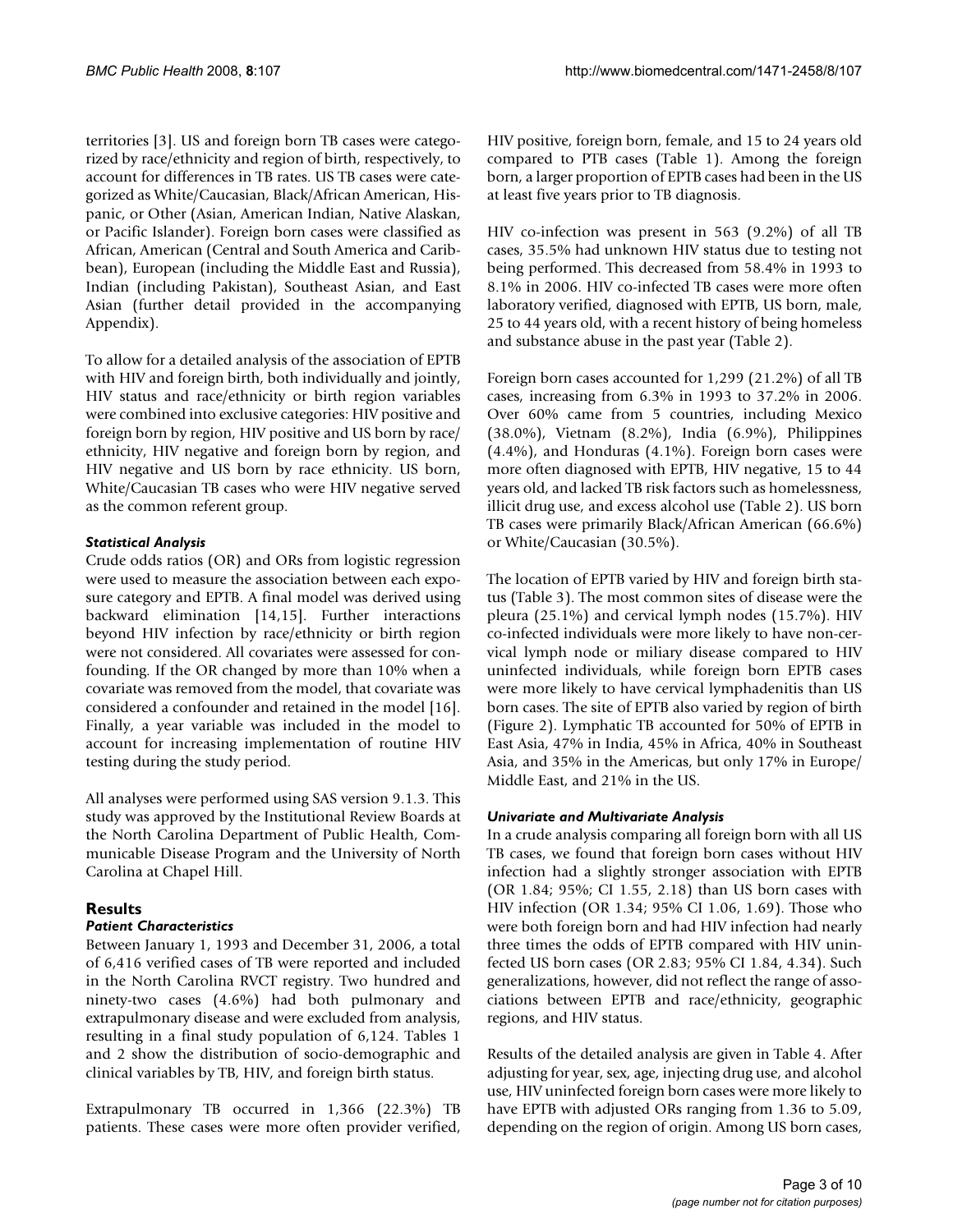| Verification <sup>†</sup><br>Laboratory<br>5, 143 (84.0)<br>1.057(77.4)<br>4,086 (85.9)<br>Clinically<br>742 (12.1)<br>163(11.9)<br>579 (12.2)<br>239(3.9)<br>Provider diagnosis<br>146(10.7)<br>93 (2.0)<br><b>HIV</b> status<br>Positive<br>563 (9.2)<br>151(11.1)<br>412 (8.7)<br>3,388 (55.3)<br>757 (55.4)<br>2,631(55.3)<br>Negative<br>2,173 (35.5)<br>458 (33.5)<br>1,715(36.0)<br>Not tested<br>Foreign-birth status<br>897 (18.9)<br>Foreign<br>1,299(21.2)<br>402 (29.4)<br><b>United States</b><br>4,821 (78.7)<br>964 (70.6)<br>3,857(81.1)<br>Missing<br>4(0.1)<br>0(0.0)<br>4(0.1)<br>Sex<br>Female<br>2, 123 (34.7)<br>633 (46.3)<br>1,490(31.3)<br>Male<br>4,001 (65.3)<br>733 (53.7)<br>3,268 (68.7)<br>Time in US#<br>$0 - 1$ years<br>384 (29.6)<br>84 (20.9)<br>300 (33.4)<br>$2 - 5$ years<br>446 (34.3)<br>136(33.8)<br>310 (34.6)<br>>5 years<br>174(43.3)<br>269 (30.0)<br>443 (34.1)<br>Missing<br>26(2.0)<br>8(2.0)<br>18(2.0)<br>Age (years)<br>$0 - 4$<br>150(2.5)<br>29(2.1)<br>121(2.5)<br>$5 - 14$<br>33(2.4)<br>103(2.2)<br>136(2.2)<br>$15 - 24$<br>422 (6.9)<br>112(8.2)<br>310(6.5)<br>$25 - 44$<br>1,872 (30.6)<br>459 (33.6)<br>1,413(29.7)<br>$45 - 64$<br>1,753(28.6)<br>334 (24.5)<br>1,419(29.8)<br>$65+$<br>1,790 (39.23)<br>399 (29,2)<br>1,391(29.2)<br>Missing<br>(0.0)<br>(0.0)<br><b>Previous TB disease</b><br>Yes<br>70(5.1)<br>334 (5.5)<br>264 (5.6)<br>No<br>5,783 (94.4)<br>1,293(94.7)<br>4,490 (94.4)<br>Missing<br>7(0.1)<br>3(0.2)<br>4(0.1)<br><b>Homeless</b><br>Yes<br>410(6.7)<br>35(2.6)<br>375 (7.9)<br>No<br>5,681 (92.8)<br>1,321(96.7)<br>4,360 (91.6)<br>10(0.7)<br>Missing<br>33(0.5)<br>23(0.5)<br>Drug use (injecting)<br>Yes<br>98 (1.6)<br>16(1.2)<br>82 (1.7) | Socio-demographic and clinical characteristics | All TB cases $(\%)$ N = 6,124 | EPTB $(\%)$ N = 1,366 | PTB $(\%)$ N = 4,758 |
|-----------------------------------------------------------------------------------------------------------------------------------------------------------------------------------------------------------------------------------------------------------------------------------------------------------------------------------------------------------------------------------------------------------------------------------------------------------------------------------------------------------------------------------------------------------------------------------------------------------------------------------------------------------------------------------------------------------------------------------------------------------------------------------------------------------------------------------------------------------------------------------------------------------------------------------------------------------------------------------------------------------------------------------------------------------------------------------------------------------------------------------------------------------------------------------------------------------------------------------------------------------------------------------------------------------------------------------------------------------------------------------------------------------------------------------------------------------------------------------------------------------------------------------------------------------------------------------------------------------------------------------------------------------------------------------------------------------------------------------------|------------------------------------------------|-------------------------------|-----------------------|----------------------|
|                                                                                                                                                                                                                                                                                                                                                                                                                                                                                                                                                                                                                                                                                                                                                                                                                                                                                                                                                                                                                                                                                                                                                                                                                                                                                                                                                                                                                                                                                                                                                                                                                                                                                                                                         |                                                |                               |                       |                      |
|                                                                                                                                                                                                                                                                                                                                                                                                                                                                                                                                                                                                                                                                                                                                                                                                                                                                                                                                                                                                                                                                                                                                                                                                                                                                                                                                                                                                                                                                                                                                                                                                                                                                                                                                         |                                                |                               |                       |                      |
|                                                                                                                                                                                                                                                                                                                                                                                                                                                                                                                                                                                                                                                                                                                                                                                                                                                                                                                                                                                                                                                                                                                                                                                                                                                                                                                                                                                                                                                                                                                                                                                                                                                                                                                                         |                                                |                               |                       |                      |
|                                                                                                                                                                                                                                                                                                                                                                                                                                                                                                                                                                                                                                                                                                                                                                                                                                                                                                                                                                                                                                                                                                                                                                                                                                                                                                                                                                                                                                                                                                                                                                                                                                                                                                                                         |                                                |                               |                       |                      |
|                                                                                                                                                                                                                                                                                                                                                                                                                                                                                                                                                                                                                                                                                                                                                                                                                                                                                                                                                                                                                                                                                                                                                                                                                                                                                                                                                                                                                                                                                                                                                                                                                                                                                                                                         |                                                |                               |                       |                      |
|                                                                                                                                                                                                                                                                                                                                                                                                                                                                                                                                                                                                                                                                                                                                                                                                                                                                                                                                                                                                                                                                                                                                                                                                                                                                                                                                                                                                                                                                                                                                                                                                                                                                                                                                         |                                                |                               |                       |                      |
|                                                                                                                                                                                                                                                                                                                                                                                                                                                                                                                                                                                                                                                                                                                                                                                                                                                                                                                                                                                                                                                                                                                                                                                                                                                                                                                                                                                                                                                                                                                                                                                                                                                                                                                                         |                                                |                               |                       |                      |
|                                                                                                                                                                                                                                                                                                                                                                                                                                                                                                                                                                                                                                                                                                                                                                                                                                                                                                                                                                                                                                                                                                                                                                                                                                                                                                                                                                                                                                                                                                                                                                                                                                                                                                                                         |                                                |                               |                       |                      |
|                                                                                                                                                                                                                                                                                                                                                                                                                                                                                                                                                                                                                                                                                                                                                                                                                                                                                                                                                                                                                                                                                                                                                                                                                                                                                                                                                                                                                                                                                                                                                                                                                                                                                                                                         |                                                |                               |                       |                      |
|                                                                                                                                                                                                                                                                                                                                                                                                                                                                                                                                                                                                                                                                                                                                                                                                                                                                                                                                                                                                                                                                                                                                                                                                                                                                                                                                                                                                                                                                                                                                                                                                                                                                                                                                         |                                                |                               |                       |                      |
|                                                                                                                                                                                                                                                                                                                                                                                                                                                                                                                                                                                                                                                                                                                                                                                                                                                                                                                                                                                                                                                                                                                                                                                                                                                                                                                                                                                                                                                                                                                                                                                                                                                                                                                                         |                                                |                               |                       |                      |
|                                                                                                                                                                                                                                                                                                                                                                                                                                                                                                                                                                                                                                                                                                                                                                                                                                                                                                                                                                                                                                                                                                                                                                                                                                                                                                                                                                                                                                                                                                                                                                                                                                                                                                                                         |                                                |                               |                       |                      |
|                                                                                                                                                                                                                                                                                                                                                                                                                                                                                                                                                                                                                                                                                                                                                                                                                                                                                                                                                                                                                                                                                                                                                                                                                                                                                                                                                                                                                                                                                                                                                                                                                                                                                                                                         |                                                |                               |                       |                      |
|                                                                                                                                                                                                                                                                                                                                                                                                                                                                                                                                                                                                                                                                                                                                                                                                                                                                                                                                                                                                                                                                                                                                                                                                                                                                                                                                                                                                                                                                                                                                                                                                                                                                                                                                         |                                                |                               |                       |                      |
|                                                                                                                                                                                                                                                                                                                                                                                                                                                                                                                                                                                                                                                                                                                                                                                                                                                                                                                                                                                                                                                                                                                                                                                                                                                                                                                                                                                                                                                                                                                                                                                                                                                                                                                                         |                                                |                               |                       |                      |
|                                                                                                                                                                                                                                                                                                                                                                                                                                                                                                                                                                                                                                                                                                                                                                                                                                                                                                                                                                                                                                                                                                                                                                                                                                                                                                                                                                                                                                                                                                                                                                                                                                                                                                                                         |                                                |                               |                       |                      |
|                                                                                                                                                                                                                                                                                                                                                                                                                                                                                                                                                                                                                                                                                                                                                                                                                                                                                                                                                                                                                                                                                                                                                                                                                                                                                                                                                                                                                                                                                                                                                                                                                                                                                                                                         |                                                |                               |                       |                      |
|                                                                                                                                                                                                                                                                                                                                                                                                                                                                                                                                                                                                                                                                                                                                                                                                                                                                                                                                                                                                                                                                                                                                                                                                                                                                                                                                                                                                                                                                                                                                                                                                                                                                                                                                         |                                                |                               |                       |                      |
|                                                                                                                                                                                                                                                                                                                                                                                                                                                                                                                                                                                                                                                                                                                                                                                                                                                                                                                                                                                                                                                                                                                                                                                                                                                                                                                                                                                                                                                                                                                                                                                                                                                                                                                                         |                                                |                               |                       |                      |
|                                                                                                                                                                                                                                                                                                                                                                                                                                                                                                                                                                                                                                                                                                                                                                                                                                                                                                                                                                                                                                                                                                                                                                                                                                                                                                                                                                                                                                                                                                                                                                                                                                                                                                                                         |                                                |                               |                       |                      |
|                                                                                                                                                                                                                                                                                                                                                                                                                                                                                                                                                                                                                                                                                                                                                                                                                                                                                                                                                                                                                                                                                                                                                                                                                                                                                                                                                                                                                                                                                                                                                                                                                                                                                                                                         |                                                |                               |                       |                      |
|                                                                                                                                                                                                                                                                                                                                                                                                                                                                                                                                                                                                                                                                                                                                                                                                                                                                                                                                                                                                                                                                                                                                                                                                                                                                                                                                                                                                                                                                                                                                                                                                                                                                                                                                         |                                                |                               |                       |                      |
|                                                                                                                                                                                                                                                                                                                                                                                                                                                                                                                                                                                                                                                                                                                                                                                                                                                                                                                                                                                                                                                                                                                                                                                                                                                                                                                                                                                                                                                                                                                                                                                                                                                                                                                                         |                                                |                               |                       |                      |
|                                                                                                                                                                                                                                                                                                                                                                                                                                                                                                                                                                                                                                                                                                                                                                                                                                                                                                                                                                                                                                                                                                                                                                                                                                                                                                                                                                                                                                                                                                                                                                                                                                                                                                                                         |                                                |                               |                       |                      |
|                                                                                                                                                                                                                                                                                                                                                                                                                                                                                                                                                                                                                                                                                                                                                                                                                                                                                                                                                                                                                                                                                                                                                                                                                                                                                                                                                                                                                                                                                                                                                                                                                                                                                                                                         |                                                |                               |                       |                      |
|                                                                                                                                                                                                                                                                                                                                                                                                                                                                                                                                                                                                                                                                                                                                                                                                                                                                                                                                                                                                                                                                                                                                                                                                                                                                                                                                                                                                                                                                                                                                                                                                                                                                                                                                         |                                                |                               |                       |                      |
|                                                                                                                                                                                                                                                                                                                                                                                                                                                                                                                                                                                                                                                                                                                                                                                                                                                                                                                                                                                                                                                                                                                                                                                                                                                                                                                                                                                                                                                                                                                                                                                                                                                                                                                                         |                                                |                               |                       |                      |
|                                                                                                                                                                                                                                                                                                                                                                                                                                                                                                                                                                                                                                                                                                                                                                                                                                                                                                                                                                                                                                                                                                                                                                                                                                                                                                                                                                                                                                                                                                                                                                                                                                                                                                                                         |                                                |                               |                       |                      |
|                                                                                                                                                                                                                                                                                                                                                                                                                                                                                                                                                                                                                                                                                                                                                                                                                                                                                                                                                                                                                                                                                                                                                                                                                                                                                                                                                                                                                                                                                                                                                                                                                                                                                                                                         |                                                |                               |                       |                      |
|                                                                                                                                                                                                                                                                                                                                                                                                                                                                                                                                                                                                                                                                                                                                                                                                                                                                                                                                                                                                                                                                                                                                                                                                                                                                                                                                                                                                                                                                                                                                                                                                                                                                                                                                         |                                                |                               |                       |                      |
|                                                                                                                                                                                                                                                                                                                                                                                                                                                                                                                                                                                                                                                                                                                                                                                                                                                                                                                                                                                                                                                                                                                                                                                                                                                                                                                                                                                                                                                                                                                                                                                                                                                                                                                                         |                                                |                               |                       |                      |
|                                                                                                                                                                                                                                                                                                                                                                                                                                                                                                                                                                                                                                                                                                                                                                                                                                                                                                                                                                                                                                                                                                                                                                                                                                                                                                                                                                                                                                                                                                                                                                                                                                                                                                                                         |                                                |                               |                       |                      |
|                                                                                                                                                                                                                                                                                                                                                                                                                                                                                                                                                                                                                                                                                                                                                                                                                                                                                                                                                                                                                                                                                                                                                                                                                                                                                                                                                                                                                                                                                                                                                                                                                                                                                                                                         |                                                |                               |                       |                      |
|                                                                                                                                                                                                                                                                                                                                                                                                                                                                                                                                                                                                                                                                                                                                                                                                                                                                                                                                                                                                                                                                                                                                                                                                                                                                                                                                                                                                                                                                                                                                                                                                                                                                                                                                         |                                                |                               |                       |                      |
|                                                                                                                                                                                                                                                                                                                                                                                                                                                                                                                                                                                                                                                                                                                                                                                                                                                                                                                                                                                                                                                                                                                                                                                                                                                                                                                                                                                                                                                                                                                                                                                                                                                                                                                                         |                                                |                               |                       |                      |
|                                                                                                                                                                                                                                                                                                                                                                                                                                                                                                                                                                                                                                                                                                                                                                                                                                                                                                                                                                                                                                                                                                                                                                                                                                                                                                                                                                                                                                                                                                                                                                                                                                                                                                                                         |                                                |                               |                       |                      |
|                                                                                                                                                                                                                                                                                                                                                                                                                                                                                                                                                                                                                                                                                                                                                                                                                                                                                                                                                                                                                                                                                                                                                                                                                                                                                                                                                                                                                                                                                                                                                                                                                                                                                                                                         |                                                |                               |                       |                      |
|                                                                                                                                                                                                                                                                                                                                                                                                                                                                                                                                                                                                                                                                                                                                                                                                                                                                                                                                                                                                                                                                                                                                                                                                                                                                                                                                                                                                                                                                                                                                                                                                                                                                                                                                         |                                                |                               |                       |                      |
|                                                                                                                                                                                                                                                                                                                                                                                                                                                                                                                                                                                                                                                                                                                                                                                                                                                                                                                                                                                                                                                                                                                                                                                                                                                                                                                                                                                                                                                                                                                                                                                                                                                                                                                                         | No                                             | 5,255 (85.8)                  | 1,205(88.2)           | 4,050 (85.1)         |
| Missing<br>771 (12.6)<br>145 (10.6)<br>626 (13.2)                                                                                                                                                                                                                                                                                                                                                                                                                                                                                                                                                                                                                                                                                                                                                                                                                                                                                                                                                                                                                                                                                                                                                                                                                                                                                                                                                                                                                                                                                                                                                                                                                                                                                       |                                                |                               |                       |                      |
| Drug use (non-injecting)                                                                                                                                                                                                                                                                                                                                                                                                                                                                                                                                                                                                                                                                                                                                                                                                                                                                                                                                                                                                                                                                                                                                                                                                                                                                                                                                                                                                                                                                                                                                                                                                                                                                                                                |                                                |                               |                       |                      |
| Yes<br>580 (9.5)<br>71(5.2)<br>509 (10.7)                                                                                                                                                                                                                                                                                                                                                                                                                                                                                                                                                                                                                                                                                                                                                                                                                                                                                                                                                                                                                                                                                                                                                                                                                                                                                                                                                                                                                                                                                                                                                                                                                                                                                               |                                                |                               |                       |                      |
| No<br>4,785 (78.1)<br>1,150(84.2)<br>3,635 (76.4)                                                                                                                                                                                                                                                                                                                                                                                                                                                                                                                                                                                                                                                                                                                                                                                                                                                                                                                                                                                                                                                                                                                                                                                                                                                                                                                                                                                                                                                                                                                                                                                                                                                                                       |                                                |                               |                       |                      |
| Missing<br>759 (12.4)<br>145 (10.6)<br>614 (12.9)                                                                                                                                                                                                                                                                                                                                                                                                                                                                                                                                                                                                                                                                                                                                                                                                                                                                                                                                                                                                                                                                                                                                                                                                                                                                                                                                                                                                                                                                                                                                                                                                                                                                                       |                                                |                               |                       |                      |
| <b>Excess alcohol use</b>                                                                                                                                                                                                                                                                                                                                                                                                                                                                                                                                                                                                                                                                                                                                                                                                                                                                                                                                                                                                                                                                                                                                                                                                                                                                                                                                                                                                                                                                                                                                                                                                                                                                                                               |                                                |                               |                       |                      |
| Yes<br>1,255(20.5)<br>124(9.1)<br>1,131(23.8)                                                                                                                                                                                                                                                                                                                                                                                                                                                                                                                                                                                                                                                                                                                                                                                                                                                                                                                                                                                                                                                                                                                                                                                                                                                                                                                                                                                                                                                                                                                                                                                                                                                                                           |                                                |                               |                       |                      |
| No<br>4, 137 (67.6)<br>1,104(80.8)<br>3,033 (63.8)                                                                                                                                                                                                                                                                                                                                                                                                                                                                                                                                                                                                                                                                                                                                                                                                                                                                                                                                                                                                                                                                                                                                                                                                                                                                                                                                                                                                                                                                                                                                                                                                                                                                                      |                                                |                               |                       |                      |
| 732 (12.0)<br>138(10.1)<br>594 (12.5)<br>Missing                                                                                                                                                                                                                                                                                                                                                                                                                                                                                                                                                                                                                                                                                                                                                                                                                                                                                                                                                                                                                                                                                                                                                                                                                                                                                                                                                                                                                                                                                                                                                                                                                                                                                        |                                                |                               |                       |                      |

\* Excluding 292 (4.6%) with concomitant pulmonary and extrapulmonary disease.

† Laboratory: positive *M. tuberculosis* culture or positive acid-fast stain; Clinical: positive tuberculin skin test, signs and symptoms consistent with TB, treatment with TB medication, and a completed diagnostic evaluation; Provider: cases that do not meet the laboratory or clinical case definition, but have a clinical picture consistent with TB.

‡ Time in US prior to diagnosis among foreign born cases (n = 1,299).

only Black/African American ethnicity was associated with EPTB in the absence of HIV infection (OR 1.84; 95% CI 1.42, 2.39).

HIV infection was also found to be associated with EPTB. Among US born cases, HIV infection was associated with EPTB in Black/African Americans (OR 2.60; 95% CI 1.83,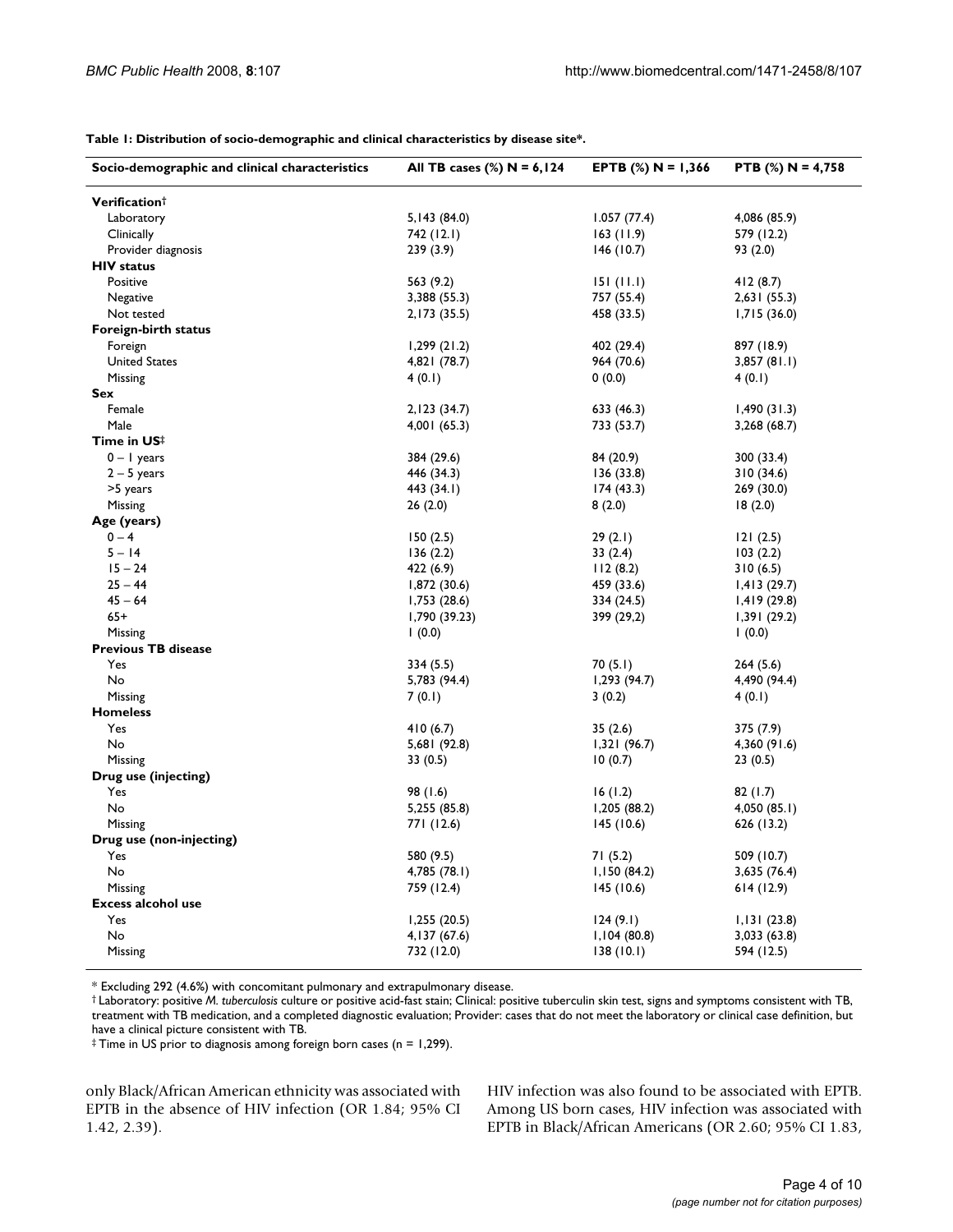**Table 2: Socio-demographic and clinical characteristics by HIV and foreign birth status\*.**

| Verification <sup>†</sup><br>516 (91.7)<br>2,873 (84.8)<br>1,070 (82.4)<br>4,070 (84.4)<br>Laboratory<br>Clinical<br>16(2.8)<br>383(11.3)<br>163(12.6)<br>579 (12.0)<br>Provider<br>31(5.5)<br>132(3.9)<br>66 $(5.1)$<br>172(3.6)<br><b>Site of disease</b><br>Extrapulmonary<br>151(26.8)<br>757 (22.3)<br>402 (31.0)<br>964 (20.0)<br>Pulmonary<br>412 (73.2)<br>2,631(77.7)<br>897 (69.0)<br>3,857 (80.0)<br><b>HIV status</b><br>Positive<br>74 (7.8)<br>471 (9.8)<br>943 (72.6)<br>Negative<br>2,444 (50.7)<br>Not tested<br>264 (20.32)<br>1,906(39.5)<br>Foreign-birth status<br>92 (16.3)<br>Foreign<br>943 (27.8)<br><b>United States</b><br>471 (83.7)<br>2,444(72.1)<br>Missing<br>0(0.0)<br>(0.0)<br>Time in US <sup>‡</sup><br>$0 - 1$ years<br>22 (23.9)<br>271(28.7)<br>$2 - 5$ years<br>31(33.7)<br>351(37.2)<br>>5 years<br>34 (37.0)<br>305 (32.3)<br>Missing<br>5(5.4)<br>16(1.7)<br>Sex<br>474 (36.5)<br>1,649(34.2)<br>Female<br>122(21.7)<br>1,101(32.5)<br>Male<br>441 (78.3)<br>2,287 (67.5)<br>825 (63.5)<br>3,172 (65.8)<br>Age (years)<br>$0 - 4$<br>17(1.3)<br>(0.2)<br>64(1.9)<br>133(2.8)<br>$5 - 14$<br>0(0.0)<br>29(2.2)<br>37 $(1.1)$<br>107(2.2)<br>$15 - 24$<br>11(2.0)<br>330 (9.7)<br>257 (19.8)<br>165(3.4)<br>$25 - 44$<br>380 (67.5)<br>1,272(37.5)<br>692 (53.3)<br>1,178(24.4)<br>$45 - 64$<br>165(29.3)<br>1,138(33.6)<br>225 (17.3)<br>1,527(31.7)<br>$65+$<br>6(1.1)<br>546 (16.1)<br>78 (6.0)<br>1,711(35.5)<br>(0.0)<br>0(0.0)<br>(0.0)<br>0(0.0)<br>Missing<br><b>Previous TB disease</b><br>Yes<br>33 (5.9)<br>187(5.5)<br>6(5.1)<br>268(5.6)<br>No<br>1,230(94.7)<br>529 (94.0)<br>3,198 (94.4)<br>4,550 (94.4)<br>Missing<br>1(0.2)<br>3(0.2)<br>3(0.1)<br>3(0.1)<br><b>Homeless</b><br>Yes<br>106(18.8)<br>265(7.8)<br>37 (2.9)<br>372 (7.7)<br>No<br>445 (79.0)<br>1,250 (96.2)<br>4,428 (91.9)<br>3,115(92.0)<br>Missing<br>12(2.1)<br>8(0.2)<br>12(0.9)<br>21(0.4)<br>Drug use (injecting)<br>Yes<br>48 (8.5)<br>42 (1.2)<br>6(0.5)<br>92 (1.9)<br>No<br>432 (76.7)<br>3,069 (90.6)<br>1,229 (94.6)<br>4,024 (83.5)<br>Missing<br>83 (14.7)<br>277(8.2)<br>64 (4.9)<br>705 (14.6)<br>Drug use (non-injecting)<br>171(30.4)<br>Yes<br>364 (10.7)<br>40(3.1)<br>540 (11.2)<br>No<br>311(55.2)<br>1,192(91.8)<br>2,761(81.5)<br>3,591 (74.5)<br>Missing<br>81(14.4)<br>263(7.8)<br>67(5.2)<br>690 (14.3)<br><b>Excess alcohol use</b><br>Yes<br>210(37.3)<br>864 (25.5)<br>89 (6.9)<br>1,165(24.2)<br>No<br>278 (49.4)<br>2,289 (67.6)<br>1,143(88.0)<br>2,993(62.1)<br>Missing<br>75 (13.2)<br>235 (6.9)<br>67(5.2)<br>663 (13.8) | Socio-demographic and clinical<br>characteristics |  | HIV+ (%) N = 563 HIV - (%) N = 3,388 Foreign Born (%) N = 1,299 US Born (%) N = 4,821 |  |
|----------------------------------------------------------------------------------------------------------------------------------------------------------------------------------------------------------------------------------------------------------------------------------------------------------------------------------------------------------------------------------------------------------------------------------------------------------------------------------------------------------------------------------------------------------------------------------------------------------------------------------------------------------------------------------------------------------------------------------------------------------------------------------------------------------------------------------------------------------------------------------------------------------------------------------------------------------------------------------------------------------------------------------------------------------------------------------------------------------------------------------------------------------------------------------------------------------------------------------------------------------------------------------------------------------------------------------------------------------------------------------------------------------------------------------------------------------------------------------------------------------------------------------------------------------------------------------------------------------------------------------------------------------------------------------------------------------------------------------------------------------------------------------------------------------------------------------------------------------------------------------------------------------------------------------------------------------------------------------------------------------------------------------------------------------------------------------------------------------------------------------------------------------------------------------------------------------------------------------------------------------------------------------------------------------------------------------------------------------------------------------------------------------------------------------------------------------------------------------------------------------------------------------------------------------------------------------------|---------------------------------------------------|--|---------------------------------------------------------------------------------------|--|
|                                                                                                                                                                                                                                                                                                                                                                                                                                                                                                                                                                                                                                                                                                                                                                                                                                                                                                                                                                                                                                                                                                                                                                                                                                                                                                                                                                                                                                                                                                                                                                                                                                                                                                                                                                                                                                                                                                                                                                                                                                                                                                                                                                                                                                                                                                                                                                                                                                                                                                                                                                                        |                                                   |  |                                                                                       |  |
|                                                                                                                                                                                                                                                                                                                                                                                                                                                                                                                                                                                                                                                                                                                                                                                                                                                                                                                                                                                                                                                                                                                                                                                                                                                                                                                                                                                                                                                                                                                                                                                                                                                                                                                                                                                                                                                                                                                                                                                                                                                                                                                                                                                                                                                                                                                                                                                                                                                                                                                                                                                        |                                                   |  |                                                                                       |  |
|                                                                                                                                                                                                                                                                                                                                                                                                                                                                                                                                                                                                                                                                                                                                                                                                                                                                                                                                                                                                                                                                                                                                                                                                                                                                                                                                                                                                                                                                                                                                                                                                                                                                                                                                                                                                                                                                                                                                                                                                                                                                                                                                                                                                                                                                                                                                                                                                                                                                                                                                                                                        |                                                   |  |                                                                                       |  |
|                                                                                                                                                                                                                                                                                                                                                                                                                                                                                                                                                                                                                                                                                                                                                                                                                                                                                                                                                                                                                                                                                                                                                                                                                                                                                                                                                                                                                                                                                                                                                                                                                                                                                                                                                                                                                                                                                                                                                                                                                                                                                                                                                                                                                                                                                                                                                                                                                                                                                                                                                                                        |                                                   |  |                                                                                       |  |
|                                                                                                                                                                                                                                                                                                                                                                                                                                                                                                                                                                                                                                                                                                                                                                                                                                                                                                                                                                                                                                                                                                                                                                                                                                                                                                                                                                                                                                                                                                                                                                                                                                                                                                                                                                                                                                                                                                                                                                                                                                                                                                                                                                                                                                                                                                                                                                                                                                                                                                                                                                                        |                                                   |  |                                                                                       |  |
|                                                                                                                                                                                                                                                                                                                                                                                                                                                                                                                                                                                                                                                                                                                                                                                                                                                                                                                                                                                                                                                                                                                                                                                                                                                                                                                                                                                                                                                                                                                                                                                                                                                                                                                                                                                                                                                                                                                                                                                                                                                                                                                                                                                                                                                                                                                                                                                                                                                                                                                                                                                        |                                                   |  |                                                                                       |  |
|                                                                                                                                                                                                                                                                                                                                                                                                                                                                                                                                                                                                                                                                                                                                                                                                                                                                                                                                                                                                                                                                                                                                                                                                                                                                                                                                                                                                                                                                                                                                                                                                                                                                                                                                                                                                                                                                                                                                                                                                                                                                                                                                                                                                                                                                                                                                                                                                                                                                                                                                                                                        |                                                   |  |                                                                                       |  |
|                                                                                                                                                                                                                                                                                                                                                                                                                                                                                                                                                                                                                                                                                                                                                                                                                                                                                                                                                                                                                                                                                                                                                                                                                                                                                                                                                                                                                                                                                                                                                                                                                                                                                                                                                                                                                                                                                                                                                                                                                                                                                                                                                                                                                                                                                                                                                                                                                                                                                                                                                                                        |                                                   |  |                                                                                       |  |
|                                                                                                                                                                                                                                                                                                                                                                                                                                                                                                                                                                                                                                                                                                                                                                                                                                                                                                                                                                                                                                                                                                                                                                                                                                                                                                                                                                                                                                                                                                                                                                                                                                                                                                                                                                                                                                                                                                                                                                                                                                                                                                                                                                                                                                                                                                                                                                                                                                                                                                                                                                                        |                                                   |  |                                                                                       |  |
|                                                                                                                                                                                                                                                                                                                                                                                                                                                                                                                                                                                                                                                                                                                                                                                                                                                                                                                                                                                                                                                                                                                                                                                                                                                                                                                                                                                                                                                                                                                                                                                                                                                                                                                                                                                                                                                                                                                                                                                                                                                                                                                                                                                                                                                                                                                                                                                                                                                                                                                                                                                        |                                                   |  |                                                                                       |  |
|                                                                                                                                                                                                                                                                                                                                                                                                                                                                                                                                                                                                                                                                                                                                                                                                                                                                                                                                                                                                                                                                                                                                                                                                                                                                                                                                                                                                                                                                                                                                                                                                                                                                                                                                                                                                                                                                                                                                                                                                                                                                                                                                                                                                                                                                                                                                                                                                                                                                                                                                                                                        |                                                   |  |                                                                                       |  |
|                                                                                                                                                                                                                                                                                                                                                                                                                                                                                                                                                                                                                                                                                                                                                                                                                                                                                                                                                                                                                                                                                                                                                                                                                                                                                                                                                                                                                                                                                                                                                                                                                                                                                                                                                                                                                                                                                                                                                                                                                                                                                                                                                                                                                                                                                                                                                                                                                                                                                                                                                                                        |                                                   |  |                                                                                       |  |
|                                                                                                                                                                                                                                                                                                                                                                                                                                                                                                                                                                                                                                                                                                                                                                                                                                                                                                                                                                                                                                                                                                                                                                                                                                                                                                                                                                                                                                                                                                                                                                                                                                                                                                                                                                                                                                                                                                                                                                                                                                                                                                                                                                                                                                                                                                                                                                                                                                                                                                                                                                                        |                                                   |  |                                                                                       |  |
|                                                                                                                                                                                                                                                                                                                                                                                                                                                                                                                                                                                                                                                                                                                                                                                                                                                                                                                                                                                                                                                                                                                                                                                                                                                                                                                                                                                                                                                                                                                                                                                                                                                                                                                                                                                                                                                                                                                                                                                                                                                                                                                                                                                                                                                                                                                                                                                                                                                                                                                                                                                        |                                                   |  |                                                                                       |  |
|                                                                                                                                                                                                                                                                                                                                                                                                                                                                                                                                                                                                                                                                                                                                                                                                                                                                                                                                                                                                                                                                                                                                                                                                                                                                                                                                                                                                                                                                                                                                                                                                                                                                                                                                                                                                                                                                                                                                                                                                                                                                                                                                                                                                                                                                                                                                                                                                                                                                                                                                                                                        |                                                   |  |                                                                                       |  |
|                                                                                                                                                                                                                                                                                                                                                                                                                                                                                                                                                                                                                                                                                                                                                                                                                                                                                                                                                                                                                                                                                                                                                                                                                                                                                                                                                                                                                                                                                                                                                                                                                                                                                                                                                                                                                                                                                                                                                                                                                                                                                                                                                                                                                                                                                                                                                                                                                                                                                                                                                                                        |                                                   |  |                                                                                       |  |
|                                                                                                                                                                                                                                                                                                                                                                                                                                                                                                                                                                                                                                                                                                                                                                                                                                                                                                                                                                                                                                                                                                                                                                                                                                                                                                                                                                                                                                                                                                                                                                                                                                                                                                                                                                                                                                                                                                                                                                                                                                                                                                                                                                                                                                                                                                                                                                                                                                                                                                                                                                                        |                                                   |  |                                                                                       |  |
|                                                                                                                                                                                                                                                                                                                                                                                                                                                                                                                                                                                                                                                                                                                                                                                                                                                                                                                                                                                                                                                                                                                                                                                                                                                                                                                                                                                                                                                                                                                                                                                                                                                                                                                                                                                                                                                                                                                                                                                                                                                                                                                                                                                                                                                                                                                                                                                                                                                                                                                                                                                        |                                                   |  |                                                                                       |  |
|                                                                                                                                                                                                                                                                                                                                                                                                                                                                                                                                                                                                                                                                                                                                                                                                                                                                                                                                                                                                                                                                                                                                                                                                                                                                                                                                                                                                                                                                                                                                                                                                                                                                                                                                                                                                                                                                                                                                                                                                                                                                                                                                                                                                                                                                                                                                                                                                                                                                                                                                                                                        |                                                   |  |                                                                                       |  |
|                                                                                                                                                                                                                                                                                                                                                                                                                                                                                                                                                                                                                                                                                                                                                                                                                                                                                                                                                                                                                                                                                                                                                                                                                                                                                                                                                                                                                                                                                                                                                                                                                                                                                                                                                                                                                                                                                                                                                                                                                                                                                                                                                                                                                                                                                                                                                                                                                                                                                                                                                                                        |                                                   |  |                                                                                       |  |
|                                                                                                                                                                                                                                                                                                                                                                                                                                                                                                                                                                                                                                                                                                                                                                                                                                                                                                                                                                                                                                                                                                                                                                                                                                                                                                                                                                                                                                                                                                                                                                                                                                                                                                                                                                                                                                                                                                                                                                                                                                                                                                                                                                                                                                                                                                                                                                                                                                                                                                                                                                                        |                                                   |  |                                                                                       |  |
|                                                                                                                                                                                                                                                                                                                                                                                                                                                                                                                                                                                                                                                                                                                                                                                                                                                                                                                                                                                                                                                                                                                                                                                                                                                                                                                                                                                                                                                                                                                                                                                                                                                                                                                                                                                                                                                                                                                                                                                                                                                                                                                                                                                                                                                                                                                                                                                                                                                                                                                                                                                        |                                                   |  |                                                                                       |  |
|                                                                                                                                                                                                                                                                                                                                                                                                                                                                                                                                                                                                                                                                                                                                                                                                                                                                                                                                                                                                                                                                                                                                                                                                                                                                                                                                                                                                                                                                                                                                                                                                                                                                                                                                                                                                                                                                                                                                                                                                                                                                                                                                                                                                                                                                                                                                                                                                                                                                                                                                                                                        |                                                   |  |                                                                                       |  |
|                                                                                                                                                                                                                                                                                                                                                                                                                                                                                                                                                                                                                                                                                                                                                                                                                                                                                                                                                                                                                                                                                                                                                                                                                                                                                                                                                                                                                                                                                                                                                                                                                                                                                                                                                                                                                                                                                                                                                                                                                                                                                                                                                                                                                                                                                                                                                                                                                                                                                                                                                                                        |                                                   |  |                                                                                       |  |
|                                                                                                                                                                                                                                                                                                                                                                                                                                                                                                                                                                                                                                                                                                                                                                                                                                                                                                                                                                                                                                                                                                                                                                                                                                                                                                                                                                                                                                                                                                                                                                                                                                                                                                                                                                                                                                                                                                                                                                                                                                                                                                                                                                                                                                                                                                                                                                                                                                                                                                                                                                                        |                                                   |  |                                                                                       |  |
|                                                                                                                                                                                                                                                                                                                                                                                                                                                                                                                                                                                                                                                                                                                                                                                                                                                                                                                                                                                                                                                                                                                                                                                                                                                                                                                                                                                                                                                                                                                                                                                                                                                                                                                                                                                                                                                                                                                                                                                                                                                                                                                                                                                                                                                                                                                                                                                                                                                                                                                                                                                        |                                                   |  |                                                                                       |  |
|                                                                                                                                                                                                                                                                                                                                                                                                                                                                                                                                                                                                                                                                                                                                                                                                                                                                                                                                                                                                                                                                                                                                                                                                                                                                                                                                                                                                                                                                                                                                                                                                                                                                                                                                                                                                                                                                                                                                                                                                                                                                                                                                                                                                                                                                                                                                                                                                                                                                                                                                                                                        |                                                   |  |                                                                                       |  |
|                                                                                                                                                                                                                                                                                                                                                                                                                                                                                                                                                                                                                                                                                                                                                                                                                                                                                                                                                                                                                                                                                                                                                                                                                                                                                                                                                                                                                                                                                                                                                                                                                                                                                                                                                                                                                                                                                                                                                                                                                                                                                                                                                                                                                                                                                                                                                                                                                                                                                                                                                                                        |                                                   |  |                                                                                       |  |
|                                                                                                                                                                                                                                                                                                                                                                                                                                                                                                                                                                                                                                                                                                                                                                                                                                                                                                                                                                                                                                                                                                                                                                                                                                                                                                                                                                                                                                                                                                                                                                                                                                                                                                                                                                                                                                                                                                                                                                                                                                                                                                                                                                                                                                                                                                                                                                                                                                                                                                                                                                                        |                                                   |  |                                                                                       |  |
|                                                                                                                                                                                                                                                                                                                                                                                                                                                                                                                                                                                                                                                                                                                                                                                                                                                                                                                                                                                                                                                                                                                                                                                                                                                                                                                                                                                                                                                                                                                                                                                                                                                                                                                                                                                                                                                                                                                                                                                                                                                                                                                                                                                                                                                                                                                                                                                                                                                                                                                                                                                        |                                                   |  |                                                                                       |  |
|                                                                                                                                                                                                                                                                                                                                                                                                                                                                                                                                                                                                                                                                                                                                                                                                                                                                                                                                                                                                                                                                                                                                                                                                                                                                                                                                                                                                                                                                                                                                                                                                                                                                                                                                                                                                                                                                                                                                                                                                                                                                                                                                                                                                                                                                                                                                                                                                                                                                                                                                                                                        |                                                   |  |                                                                                       |  |
|                                                                                                                                                                                                                                                                                                                                                                                                                                                                                                                                                                                                                                                                                                                                                                                                                                                                                                                                                                                                                                                                                                                                                                                                                                                                                                                                                                                                                                                                                                                                                                                                                                                                                                                                                                                                                                                                                                                                                                                                                                                                                                                                                                                                                                                                                                                                                                                                                                                                                                                                                                                        |                                                   |  |                                                                                       |  |
|                                                                                                                                                                                                                                                                                                                                                                                                                                                                                                                                                                                                                                                                                                                                                                                                                                                                                                                                                                                                                                                                                                                                                                                                                                                                                                                                                                                                                                                                                                                                                                                                                                                                                                                                                                                                                                                                                                                                                                                                                                                                                                                                                                                                                                                                                                                                                                                                                                                                                                                                                                                        |                                                   |  |                                                                                       |  |
|                                                                                                                                                                                                                                                                                                                                                                                                                                                                                                                                                                                                                                                                                                                                                                                                                                                                                                                                                                                                                                                                                                                                                                                                                                                                                                                                                                                                                                                                                                                                                                                                                                                                                                                                                                                                                                                                                                                                                                                                                                                                                                                                                                                                                                                                                                                                                                                                                                                                                                                                                                                        |                                                   |  |                                                                                       |  |
|                                                                                                                                                                                                                                                                                                                                                                                                                                                                                                                                                                                                                                                                                                                                                                                                                                                                                                                                                                                                                                                                                                                                                                                                                                                                                                                                                                                                                                                                                                                                                                                                                                                                                                                                                                                                                                                                                                                                                                                                                                                                                                                                                                                                                                                                                                                                                                                                                                                                                                                                                                                        |                                                   |  |                                                                                       |  |
|                                                                                                                                                                                                                                                                                                                                                                                                                                                                                                                                                                                                                                                                                                                                                                                                                                                                                                                                                                                                                                                                                                                                                                                                                                                                                                                                                                                                                                                                                                                                                                                                                                                                                                                                                                                                                                                                                                                                                                                                                                                                                                                                                                                                                                                                                                                                                                                                                                                                                                                                                                                        |                                                   |  |                                                                                       |  |
|                                                                                                                                                                                                                                                                                                                                                                                                                                                                                                                                                                                                                                                                                                                                                                                                                                                                                                                                                                                                                                                                                                                                                                                                                                                                                                                                                                                                                                                                                                                                                                                                                                                                                                                                                                                                                                                                                                                                                                                                                                                                                                                                                                                                                                                                                                                                                                                                                                                                                                                                                                                        |                                                   |  |                                                                                       |  |
|                                                                                                                                                                                                                                                                                                                                                                                                                                                                                                                                                                                                                                                                                                                                                                                                                                                                                                                                                                                                                                                                                                                                                                                                                                                                                                                                                                                                                                                                                                                                                                                                                                                                                                                                                                                                                                                                                                                                                                                                                                                                                                                                                                                                                                                                                                                                                                                                                                                                                                                                                                                        |                                                   |  |                                                                                       |  |
|                                                                                                                                                                                                                                                                                                                                                                                                                                                                                                                                                                                                                                                                                                                                                                                                                                                                                                                                                                                                                                                                                                                                                                                                                                                                                                                                                                                                                                                                                                                                                                                                                                                                                                                                                                                                                                                                                                                                                                                                                                                                                                                                                                                                                                                                                                                                                                                                                                                                                                                                                                                        |                                                   |  |                                                                                       |  |
|                                                                                                                                                                                                                                                                                                                                                                                                                                                                                                                                                                                                                                                                                                                                                                                                                                                                                                                                                                                                                                                                                                                                                                                                                                                                                                                                                                                                                                                                                                                                                                                                                                                                                                                                                                                                                                                                                                                                                                                                                                                                                                                                                                                                                                                                                                                                                                                                                                                                                                                                                                                        |                                                   |  |                                                                                       |  |
|                                                                                                                                                                                                                                                                                                                                                                                                                                                                                                                                                                                                                                                                                                                                                                                                                                                                                                                                                                                                                                                                                                                                                                                                                                                                                                                                                                                                                                                                                                                                                                                                                                                                                                                                                                                                                                                                                                                                                                                                                                                                                                                                                                                                                                                                                                                                                                                                                                                                                                                                                                                        |                                                   |  |                                                                                       |  |
|                                                                                                                                                                                                                                                                                                                                                                                                                                                                                                                                                                                                                                                                                                                                                                                                                                                                                                                                                                                                                                                                                                                                                                                                                                                                                                                                                                                                                                                                                                                                                                                                                                                                                                                                                                                                                                                                                                                                                                                                                                                                                                                                                                                                                                                                                                                                                                                                                                                                                                                                                                                        |                                                   |  |                                                                                       |  |
|                                                                                                                                                                                                                                                                                                                                                                                                                                                                                                                                                                                                                                                                                                                                                                                                                                                                                                                                                                                                                                                                                                                                                                                                                                                                                                                                                                                                                                                                                                                                                                                                                                                                                                                                                                                                                                                                                                                                                                                                                                                                                                                                                                                                                                                                                                                                                                                                                                                                                                                                                                                        |                                                   |  |                                                                                       |  |
|                                                                                                                                                                                                                                                                                                                                                                                                                                                                                                                                                                                                                                                                                                                                                                                                                                                                                                                                                                                                                                                                                                                                                                                                                                                                                                                                                                                                                                                                                                                                                                                                                                                                                                                                                                                                                                                                                                                                                                                                                                                                                                                                                                                                                                                                                                                                                                                                                                                                                                                                                                                        |                                                   |  |                                                                                       |  |
|                                                                                                                                                                                                                                                                                                                                                                                                                                                                                                                                                                                                                                                                                                                                                                                                                                                                                                                                                                                                                                                                                                                                                                                                                                                                                                                                                                                                                                                                                                                                                                                                                                                                                                                                                                                                                                                                                                                                                                                                                                                                                                                                                                                                                                                                                                                                                                                                                                                                                                                                                                                        |                                                   |  |                                                                                       |  |
|                                                                                                                                                                                                                                                                                                                                                                                                                                                                                                                                                                                                                                                                                                                                                                                                                                                                                                                                                                                                                                                                                                                                                                                                                                                                                                                                                                                                                                                                                                                                                                                                                                                                                                                                                                                                                                                                                                                                                                                                                                                                                                                                                                                                                                                                                                                                                                                                                                                                                                                                                                                        |                                                   |  |                                                                                       |  |
|                                                                                                                                                                                                                                                                                                                                                                                                                                                                                                                                                                                                                                                                                                                                                                                                                                                                                                                                                                                                                                                                                                                                                                                                                                                                                                                                                                                                                                                                                                                                                                                                                                                                                                                                                                                                                                                                                                                                                                                                                                                                                                                                                                                                                                                                                                                                                                                                                                                                                                                                                                                        |                                                   |  |                                                                                       |  |
|                                                                                                                                                                                                                                                                                                                                                                                                                                                                                                                                                                                                                                                                                                                                                                                                                                                                                                                                                                                                                                                                                                                                                                                                                                                                                                                                                                                                                                                                                                                                                                                                                                                                                                                                                                                                                                                                                                                                                                                                                                                                                                                                                                                                                                                                                                                                                                                                                                                                                                                                                                                        |                                                   |  |                                                                                       |  |
|                                                                                                                                                                                                                                                                                                                                                                                                                                                                                                                                                                                                                                                                                                                                                                                                                                                                                                                                                                                                                                                                                                                                                                                                                                                                                                                                                                                                                                                                                                                                                                                                                                                                                                                                                                                                                                                                                                                                                                                                                                                                                                                                                                                                                                                                                                                                                                                                                                                                                                                                                                                        |                                                   |  |                                                                                       |  |
|                                                                                                                                                                                                                                                                                                                                                                                                                                                                                                                                                                                                                                                                                                                                                                                                                                                                                                                                                                                                                                                                                                                                                                                                                                                                                                                                                                                                                                                                                                                                                                                                                                                                                                                                                                                                                                                                                                                                                                                                                                                                                                                                                                                                                                                                                                                                                                                                                                                                                                                                                                                        |                                                   |  |                                                                                       |  |
|                                                                                                                                                                                                                                                                                                                                                                                                                                                                                                                                                                                                                                                                                                                                                                                                                                                                                                                                                                                                                                                                                                                                                                                                                                                                                                                                                                                                                                                                                                                                                                                                                                                                                                                                                                                                                                                                                                                                                                                                                                                                                                                                                                                                                                                                                                                                                                                                                                                                                                                                                                                        |                                                   |  |                                                                                       |  |
|                                                                                                                                                                                                                                                                                                                                                                                                                                                                                                                                                                                                                                                                                                                                                                                                                                                                                                                                                                                                                                                                                                                                                                                                                                                                                                                                                                                                                                                                                                                                                                                                                                                                                                                                                                                                                                                                                                                                                                                                                                                                                                                                                                                                                                                                                                                                                                                                                                                                                                                                                                                        |                                                   |  |                                                                                       |  |
|                                                                                                                                                                                                                                                                                                                                                                                                                                                                                                                                                                                                                                                                                                                                                                                                                                                                                                                                                                                                                                                                                                                                                                                                                                                                                                                                                                                                                                                                                                                                                                                                                                                                                                                                                                                                                                                                                                                                                                                                                                                                                                                                                                                                                                                                                                                                                                                                                                                                                                                                                                                        |                                                   |  |                                                                                       |  |

\* Excluding 292 (4.6%) with concomitant pulmonary and extrapulmonary disease; among remaining TB cases, 2,173 (33.5%) were not tested for HIV and 4 (0.1%) were missing foreign birth status.

† Laboratory: positive *M. tuberculosis* culture or positive acid-fast stain; Clinical: positive tuberculin skin test, signs and symptoms consistent with TB, treatment with TB medication, and a completed diagnostic evaluation; Provider: cases that do not meet the laboratory or clinical case definition, but have a clinical picture consistent with TB.

‡ Time in US prior to diagnosis among foreign born cases (n = 1,299).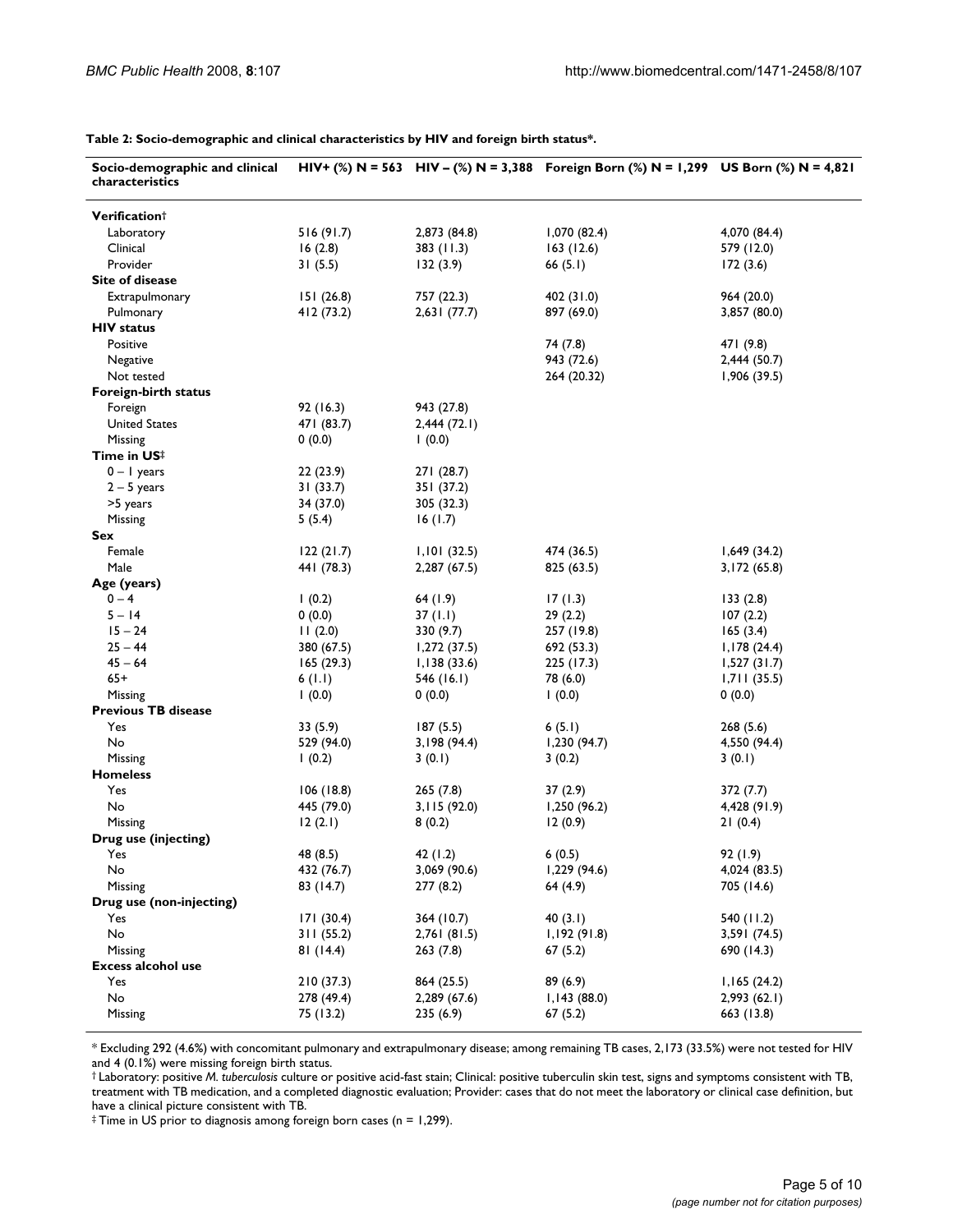| <b>Extrapulmonar</b><br>y site | All EPTB cases (%)<br>$n = 1,366$ | $HIV + (\%) n =$<br>151 | $HIV-$ (%) n =<br>757 | <b>P</b> value <sup><math>\dagger</math></sup> | Foreign born (%)<br>$n = 402$ | US born $(\%)$ n =<br>964 | <b>P</b> value <sup>†</sup> |
|--------------------------------|-----------------------------------|-------------------------|-----------------------|------------------------------------------------|-------------------------------|---------------------------|-----------------------------|
| Bone and/or joint              | 164(12.0)                         | 4(2.7)                  | 96(12.7)              | .003                                           | 48 (11.9)                     | 116(12.0)                 | .96                         |
| Genitourinary                  | 78 (5.7)                          | 5(3.3)                  | 40(5.3)               | .31                                            | 24(6.0)                       | 54(5.6)                   | .79                         |
| Lymphatic:<br>cervical         | 215(15.7)                         | 30(19.9)                | 131(17.3)             | .45                                            | 119(29.6)                     | 96 (10.0)                 | < 0.01                      |
| Lymphatic: other               | 147 (10.8)                        | 28 (18.5)               | 70 (9.3)              | .008                                           | 41(10.2)                      | 106(11.0)                 | .66                         |
| Meningeal                      | 66(4.8)                           | 6(4.0)                  | 39(5.2)               | .54                                            | 21(5.2)                       | 45(4.7)                   | .66                         |
| Miliary                        | 158 (11.6)                        | 38 (25.2)               | 87(11.5)              | < 0.01                                         | 35(8.7)                       | 123(12.8)                 | .03                         |
| Other                          | 135 (9.9)                         | 15 (10.0)               | 73 (9.6)              | .9۱                                            | 40(10.0)                      | 95 (9.9)                  | .96                         |
| Peritoneal                     | 60(4.4)                           | 7(4.6)                  | 40(5.3)               | .74                                            | 12(3.0)                       | 48 (5.0)                  | .10                         |
| Pleural                        | 343(25.1)                         | 18 (11.9)               | 181(23.9)             | .001                                           | 62(15.4)                      | 281 (29.2)                | < 0.01                      |

|  |  | Table 3: Distribution of extrapulmonary disease by HIV status and foreign birth*. |
|--|--|-----------------------------------------------------------------------------------|
|  |  |                                                                                   |

\* 458 (33.5%) of EPTB cases were missing HIV status.

† Chi-square p-value for each category compared to all others

3.71). Among the foreign born, HIV infection was associated with EPTB among those from the Americas region (OR 5.12; 95% CI 2.84, 9.23). The association could not be assessed for 4 regions because of small numbers of HIV co-infected patients.

#### **Discussion**

This study analyzed and quantified the individual and joint associations of HIV infection and foreign birth with EPTB while controlling for important confounders. We observed that foreign born TB cases were more likely to have exclusive EPTB than US born TB cases, even in the absence of HIV infection. HIV infection was also associated with exclusive EPTB above and beyond the effects of race/ethnicity or geographic region for Black/African Americans and foreign born cases from the Americas. We also found that the site of EPTB differed by region and HIV status. Lymphadenitis accounted for a disproportionate



#### Figure 2

Distribution of disease site by region of birth. \* Includes Bone/Joint, Genitourinary, Meningeal, Miliary, Peritoneal, Pleural and other non-specified sites.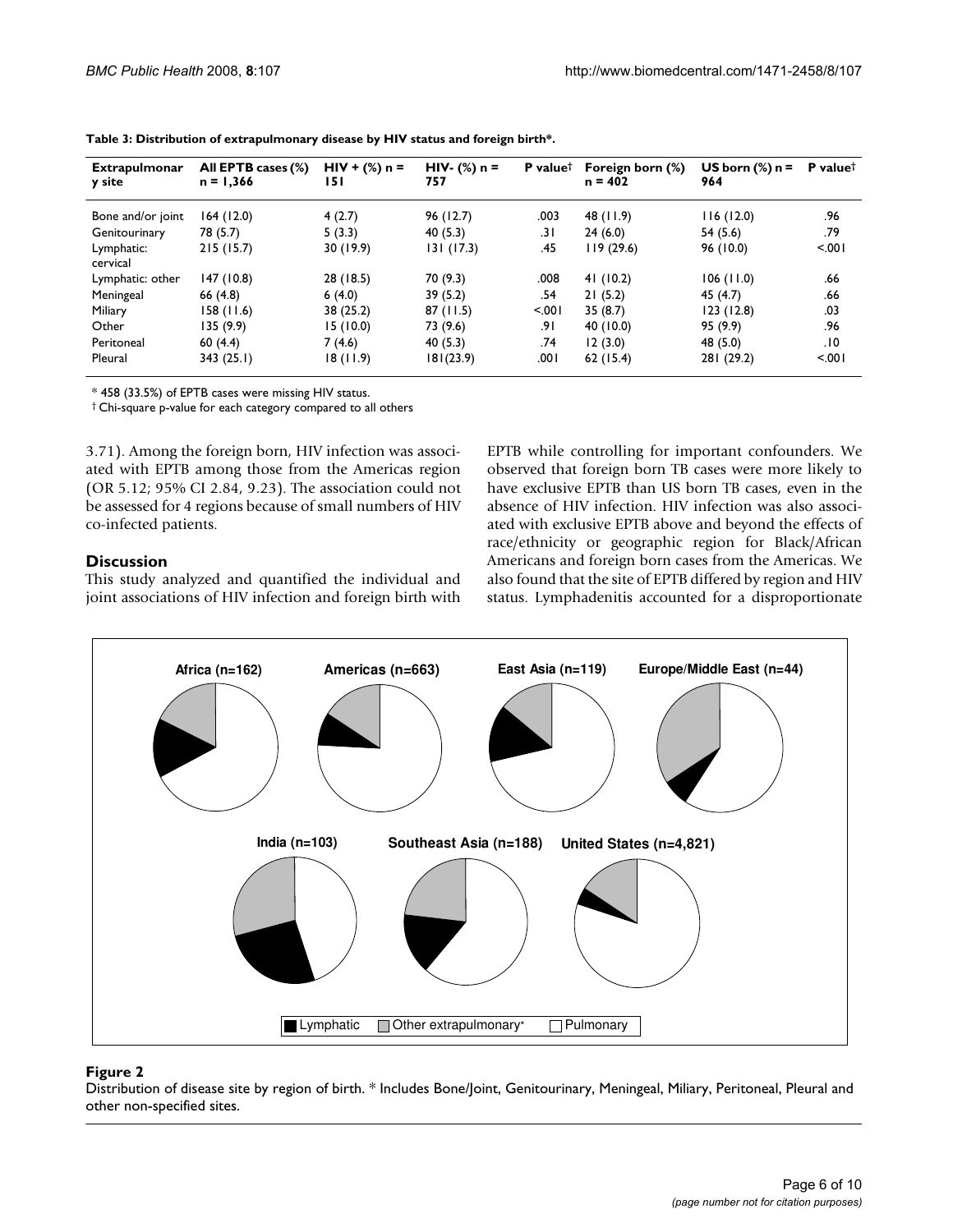|                            | <b>HIV Uninfected</b> |                     |                     | <b>HIV</b> Infected |                     |                     |
|----------------------------|-----------------------|---------------------|---------------------|---------------------|---------------------|---------------------|
| Race/ethnicity, Region     | N(%)                  | Crude OR (95% CI)*  | Adj. OR (95% CI)*   | N(%)                | Crude OR (95% CI)*  | Adj. OR (95% CI)*   |
| United States White        | 696 (17.7)            | Referent            | Referent            | 43 $(1.1)$          | $2.36$ (1.17, 4.76) | 1.04(0.38, 2.79)    |
| <b>United States Black</b> | 1,638(41.7)           | $1.67$ (1.31, 2.13) | $1.84$ (1.42, 2.39) | 419 (10.7)          | 1.89(1.38, 2.58)    | $2.60$ (1.83, 3.71) |
| United States Hispanic     | 65(1.7)               | 1.24(0.63, 2.46)    | 1.18(0.56, 2.48)    | 7(0.2)              | 4.58 (1.01, 20.76)  | 3.30 (0.54, 20.19)  |
| United States Other        | 40 (1.0)              | 1.08 (0.44, 2.63)   | 1.13(0.45, 2.83)    | 2(0.1)              | n/a                 | n/a                 |
| Africa                     | 123(3.1)              | 3.28(2.14, 5.03)    | 2.28 (1.45, 3.59)   | 21(0.5)             | 1.44(0.47, 4.36)    | 0.97(0.32, 3.00)    |
| Americas                   | 482 (12.3)            | 1.72(1.27, 2.33)    | 1.36(0.97, 1.91)    | 64(1.6)             | 5.73 (3.36, 9.79)   | 5.12 (2.84, 9.23)   |
| East Asia                  | 79 (2.0)              | $2.36$ (1.38, 4.03) | 1.62(0.93, 2.80)    | 0(0.0)              | n/a                 | n/a                 |
| Europe/Middle East         | 28(0.7)               | 4.58(2.10, 9.97)    | 3.38 (1.47, 7.76)   | 0(0.0)              | n/a                 | n/a                 |
| India                      | 75 (1.9)              | 7.77 (4.69, 12.85)  | 5.09(3.01, 8.60)    | 0(0.0)              | n/a                 | n/a                 |
| Southeast Asia             | 147(3.7)              | 3.98(2.68, 5.90)    | 2.88 (1.90, 4.37)   | 2(0.1)              | 6.10(0.38, 98.36)   | n/a                 |

**Table 4: Odds ratios for each category of exposure and the association with EPTB.**

\* OR, odds ratio; CI, confidence interval; Adj., adjusted for year, age, sex, injecting drug use, and alcohol use.

† Includes Asian, Pacific Islander, Alaskan Native, and American Indian.

‡ Cell counts too small to calculate association

amount of EPTB among foreign born cases from East and Southeast Asian, Indian, and African regions. Miliary disease and non-cervical lymphadenitis were more common among HIV co-infected cases.

Others have also documented an association between EPTB and foreign birth. Wilbershied et al. observed ORs, adjusted for HIV infection and other covariates, ranging from 0.9 to 3.9 for the association of exclusive EPTB with foreign born populations in New York City [9]. They did not account for race/ethnicity among the US born cases, which is an important limitation given we found that the occurrence of EPTB may differ by race/ethnicity.

A study of EPTB in Canada by Yang et al. found similar associations between foreign born status and EPTB, with crude ORs ranging from 1.72 to 2.53, when compared to non-Aboriginal Canadians [17]. HIV status was not adjusted for as only 1.8% of TB cases had HIV co-infection. Patients with both pulmonary and extrapulmonary TB (8.3%) were included in the pulmonary TB group as opposed to being excluded as in our study.

Ong et al. reported an OR of 1.62 for the association of foreign birth with exclusive EPTB among TB cases in San Francisco [8], but the finding was not statistically significant. Their findings were adjusted for HIV status and race/ ethnicity, but did not account for region of birth among foreign born TB cases.

Similar to our findings, others have observed an association between EPTB and HIV. Ong et al. and Wilberschied et al. found small associations, with ORs of 1.3 to 1.45 while adjusting for foreign birth [8,9]. Onorato et al. reported that HIV infected persons were twice as likely to have EPTB as HIV uninfected persons [11], and Yang et al. found that those with HIV infection had nearly 5 times the odds of EPTB than HIV uninfected TB cases [10]. These last two studies, however, included cases with concomitant PTB in the EPTB category. Concomitant pulmonary and extrapulmonary disease has been shown to be more common in HIV infected persons [7], which may explain the stronger association they observed.

While EPTB among HIV infected persons is related to immunosuppression, little is known about the factors associated with EPTB among foreign born populations. Some authors have speculated that this is an artifact of screening immigrants for PTB, which could inflate the proportion of EPTB by removing or treating those with PTB prior to immigration [18,19]. We feel this is unlikely, as such an affect would be seen mainly in the first year of immigration, while our and other data [9] suggest that EPTB occurs more often among immigrants who have been in the US more than 5 years. Other factors such as genetic variations in *Mycobacterium tuberculosis* and/or genetic variations in host immune response may account for the observations. Yang et al. found that TB patients infected with *M. tuberculosis* (MTB) containing a mutation in the phospholipase-C gene D had more than two times the odds of having extrathoracic TB (with or without thoracic involvement) compared to those with the wild type strain (OR 2.19; 95% CI 1.27, 3.76), while controlling for HIV infection, sex and race [20]. Other studies have found genetic polymorphisms in host immune responses that are associated with EPTB, including Manose-Binding Protein and TB meningitis [21], Interleuken (IL)-1β/IL-1R [22], IL-10 and IFN- $\gamma$  [23], and NRAMP1 and pleural TB [24]. Fernando et al. found an association between a polymorphism in the P2X<sub>7</sub> gene and EPTB [25]. P2X<sub>7</sub> is a receptor expressed on macrophages which facilitates induction and death of MTB. Polymorphisms that inhibit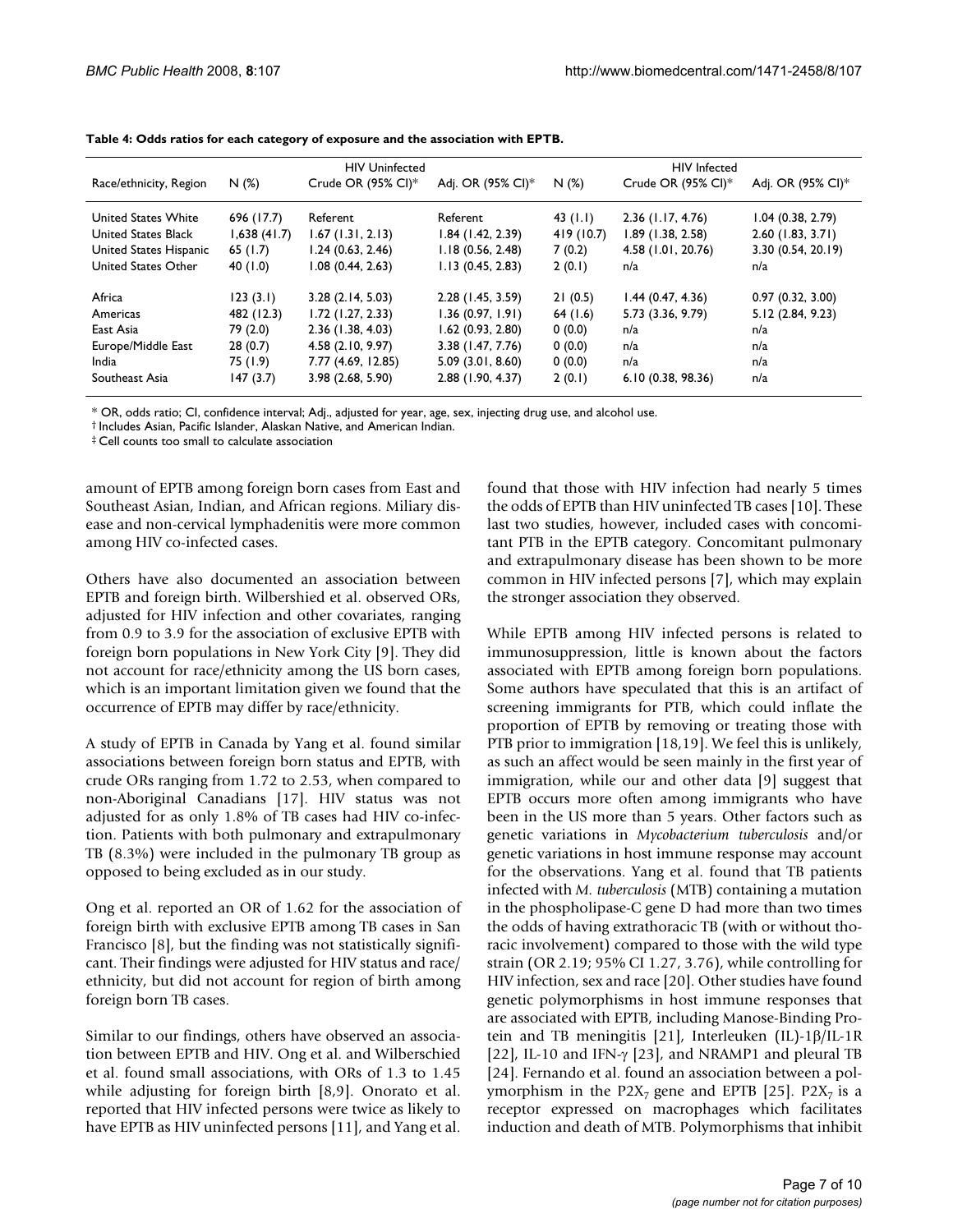receptor activity may facilitate the spread of MTB to extrapulmonary sites. Among Southeast Asian refugees in Australia, those with EPTB were more likely to have the polymorphism than healthy controls or patients with pulmonary TB (OR 3.8; 95% CI 1.6, 9.0).

Potential limitations of our study should be acknowledged. HIV testing was not done for 35.5% of the reported TB cases in our study. This has been noted in other studies analyzing surveillance data, with 30% to 50% of TB patients having unknown HIV status [9,10,26]. However, this is unlikely to affect validity and reliability of the data as noted in a recent analysis of California's TB registry [27]. While HIV testing and counseling is offered free of charge to TB patients at the health departments, incomplete implementation of routine HIV testing likely accounts for why many patients were not tested. The patient may not have been offered an HIV test due to perceived low risk by the clinician, or the patient may have refused testing when offered. Either of these scenarios would result in missing HIV data. In our study, 54% of patients not tested for HIV were at low risk for HIV (>44 years old with no reported substance abuse or homelessness). Nevertheless, testing improved during the study period with 92% of TB cases reported in 2006 receiving HIV testing (Figure 3).

Small numbers of HIV co-infected TB patients hindered our ability to analyze EPTB among foreign born persons with HIV infection, and the absence of CD4 count data precluded a more detailed analysis by level of immunosupression. This may be important as some studies have shown that EPTB, especially disseminated or meningeal disease, occurs more often in individuals with cell counts less than 200 cells/μl [28-30], even though other studies found no association between frequency of EPTB and decreasing CD4+ cell counts [31-33].

#### **Conclusion**

Extrapulmonary TB poses an important hurdle for the elimination of TB in the US. The proportion of EPTB will likely increase as foreign born and HIV attributable TB cases continue to rise in the US. Morbidity and mortality may be exacerbated in this group because of stigma, language, cultural, or immigration-related barriers to timely healthcare. Further research is needed to explore why the occurrence and type of EPTB differs by region of birth and whether host genetic and/or bacterial variation can explain these differences in EPTB.



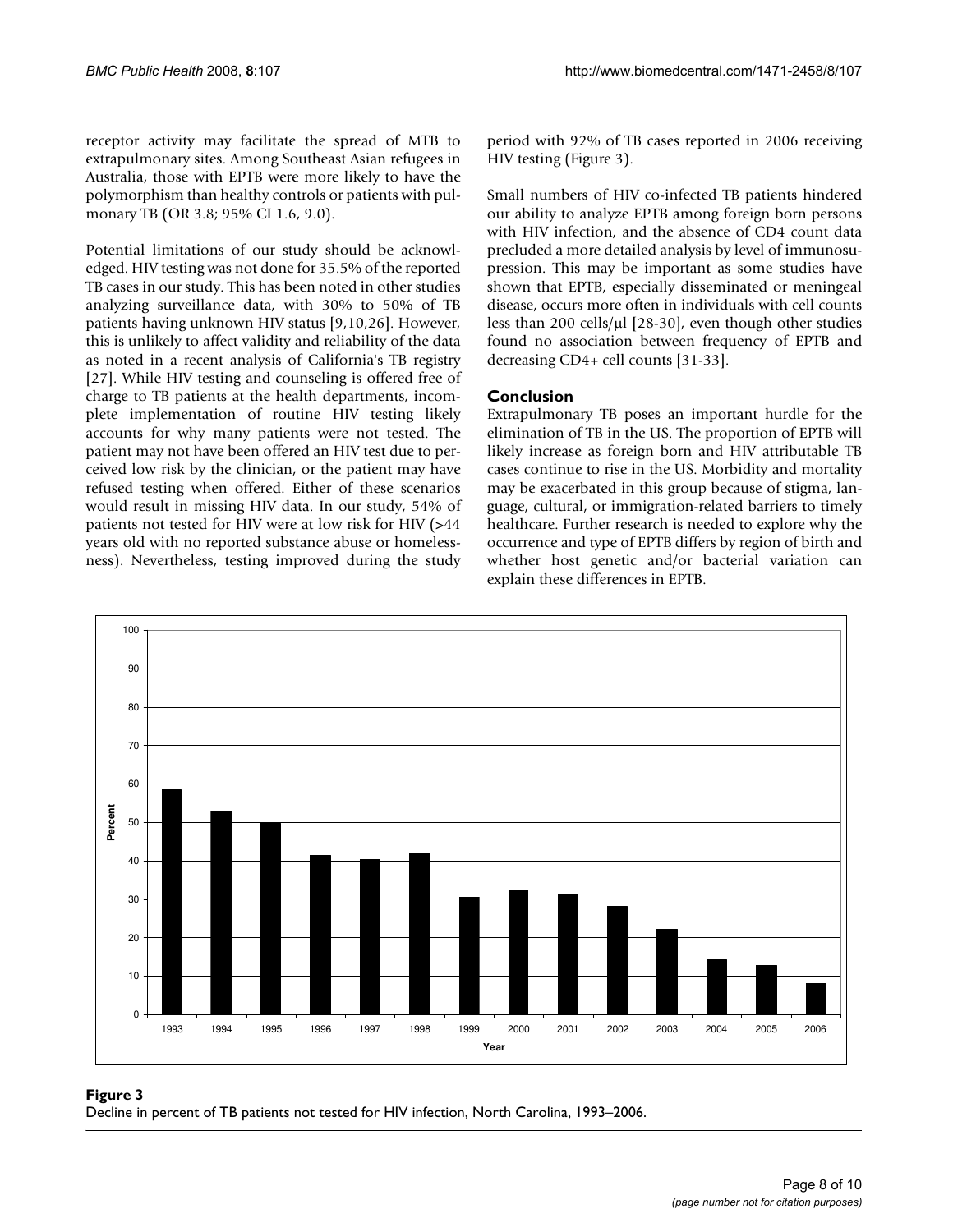#### **Competing interests**

The author(s) declare that they have no competing interests.

#### **Authors' contributions**

AMK is responsible for data analysis and writing the manuscript. CDH is responsible for acquisition of the data. All authors contributed to the design of the study and critical review of the manuscript.

#### **Appendix: Countries of origin and the corresponding region for all Tuberculosis cases used in the analysis**

**African:** Algeria, Benin, Burkina, Cameroon, Chad, Comoros, Congo, Democratic Republic of Congo, Djibouti, Egypt, Ethiopia, Europa Island, Gabon, Gambia, Ivory Coast, Kenya, Liberia, Mauritius, Mayotte, Morocco, Niger, Nigeria, Reunion, Senegal, Sierra Leone, Somalia, South Africa, Sudan, Togo, Uganda, Zambia.

**American:** Argentina, Barbados, Brazil, Cayman Islands, Colombia, Costa Rica, Cuba, Dominican Republic, Ecuador, El Salvador, Guadeloupe, Guatemala, Haiti, Honduras, Mexico, Nicaragua, Panama, Peru, Trinidad and Tobago, Uruguay, Venezuela.

**East Asian:** China, Hong Kong, Japan, North and South Korea, Macau, Nauru, Philippines, Pitcairn Islands, Taiwan.

**European/Middle Eastern:** Albania, Azerbaijan, Belarus, Bosnia and Hercegovina, France, Georgia, Germany, Greece, Iran, Ireland, Kazakhstan, Kuwait, Monaco, Oman, Romania, San Marino, Slovenia, Soviet Union, Spain, Syria, Turkey, Ukraine, United Arab Emirates.

**Indian:** India, Pakistan.

**Southeast Asian:** Bangladesh, Burma, Cambodia, Indonesia, Laos, Malaysia, Nepal, Thailand, Vietnam.

**United States:** United States of America.

#### **Acknowledgements**

The authors would like to acknowledge the support and cooperation of Dr. Jeffrey Engel and the Communicable Diseases Branch of the North Carolina Division of Public Health. J.E.S is funded by NIH/NIAID K23 AI051409 and C.D.H is funded by NIH/NIAID K24 AI001833 and the North Carolina TB Control Program.

#### **References**

- 1. Frieden TR, Fujiwara PI, Washko RM, Hamburg MA: **[Tuberculosis](http://www.ncbi.nlm.nih.gov/entrez/query.fcgi?cmd=Retrieve&db=PubMed&dopt=Abstract&list_uids=7791840) [in New York City–turning the tide.](http://www.ncbi.nlm.nih.gov/entrez/query.fcgi?cmd=Retrieve&db=PubMed&dopt=Abstract&list_uids=7791840)** *N Engl J Med* 1995, **333:**229-233.
- 2. Cantwell MF, Snider DE Jr, Cauthen GM, Onorato IM: **[Epidemiol](http://www.ncbi.nlm.nih.gov/entrez/query.fcgi?cmd=Retrieve&db=PubMed&dopt=Abstract&list_uids=8046808)[ogy of tuberculosis in the United States, 1985 through 1992.](http://www.ncbi.nlm.nih.gov/entrez/query.fcgi?cmd=Retrieve&db=PubMed&dopt=Abstract&list_uids=8046808)** *Jama* 1994, **272:**535-539.
- 3. CDC: **Reported Tuberculosis in the United States, 2006.** Atlanta, GA: U.S. Department of Health and Human Services, Centers for Disease Control and Prevention; 2007.
- 4. CDC: **Tuberculosis in the United States, 1981–1984.** Atlanta, GA: U.S. Department of Health and Human Services, Centers for Disease Control and Prevention; 1986.
- 5. CDC: **Tuberulosis Statistics in the United States, 1992.** Atlanta, GA: U.S. Department of Health and Human Services, Centers for Disease Control and Prevention; 1994.
- 6. CDC: **Reported Tuberculosis in the United States (for years 1993–1996).** Atlanta, GA: U.S. Department of Health and Human Services, Centers for Disease Control and Prevention; 1997.
- 7. Chaisson RE, Schecter GF, Theuer CP, Rutherford GW, Echenberg DF, Hopewell PC: **[Tuberculosis in patients with the acquired](http://www.ncbi.nlm.nih.gov/entrez/query.fcgi?cmd=Retrieve&db=PubMed&dopt=Abstract&list_uids=3631730) [immunodeficiency syndrome. Clinical features, response to](http://www.ncbi.nlm.nih.gov/entrez/query.fcgi?cmd=Retrieve&db=PubMed&dopt=Abstract&list_uids=3631730) [therapy, and survival.](http://www.ncbi.nlm.nih.gov/entrez/query.fcgi?cmd=Retrieve&db=PubMed&dopt=Abstract&list_uids=3631730)** *Am Rev Respir Dis* 1987, **136:**570-574.
- 8. Ong A, Creasman J, Hopewell PC, Gonzalez LC, Wong M, Jasmer RM, Daley CL: **[A molecular epidemiological assessment of](http://www.ncbi.nlm.nih.gov/entrez/query.fcgi?cmd=Retrieve&db=PubMed&dopt=Abstract&list_uids=14679444) [extrapulmonary tuberculosis in San Francisco.](http://www.ncbi.nlm.nih.gov/entrez/query.fcgi?cmd=Retrieve&db=PubMed&dopt=Abstract&list_uids=14679444)** *Clin Infect Dis* 2004, **38:**25-31.
- 9. Wilberschied LA, Kaye K, Fujiwara PI, Frieden TR: **[Extrapulmonary](http://www.ncbi.nlm.nih.gov/entrez/query.fcgi?cmd=Retrieve&db=PubMed&dopt=Abstract&list_uids=16228705) [tuberculosis among foreign-born patients, New York City,](http://www.ncbi.nlm.nih.gov/entrez/query.fcgi?cmd=Retrieve&db=PubMed&dopt=Abstract&list_uids=16228705) [1995 to 1996.](http://www.ncbi.nlm.nih.gov/entrez/query.fcgi?cmd=Retrieve&db=PubMed&dopt=Abstract&list_uids=16228705)** *J Immigr Health* 1999, **1:**65-75.
- 10. Yang Z, Kong Y, Wilson F, Foxman B, Fowler AH, Marrs CF, Cave MD, Bates JH: **[Identification of risk factors for extrapulmonary](http://www.ncbi.nlm.nih.gov/entrez/query.fcgi?cmd=Retrieve&db=PubMed&dopt=Abstract&list_uids=14699451) [tuberculosis.](http://www.ncbi.nlm.nih.gov/entrez/query.fcgi?cmd=Retrieve&db=PubMed&dopt=Abstract&list_uids=14699451)** *Clin Infect Dis* 2004, **38:**199-205.
- 11. Onorato IM, McCray E: **[Prevalence of human immunodefi](http://www.ncbi.nlm.nih.gov/entrez/query.fcgi?cmd=Retrieve&db=PubMed&dopt=Abstract&list_uids=1727901)[ciency virus infection among patients attending tuberculosis](http://www.ncbi.nlm.nih.gov/entrez/query.fcgi?cmd=Retrieve&db=PubMed&dopt=Abstract&list_uids=1727901) [clinics in the United States.](http://www.ncbi.nlm.nih.gov/entrez/query.fcgi?cmd=Retrieve&db=PubMed&dopt=Abstract&list_uids=1727901)** *J Infect Dis* 1992, **165:**87-92.
- 12. Rieder HL, Snider DE Jr, Cauthen GM: **[Extrapulmonary tubercu](http://www.ncbi.nlm.nih.gov/entrez/query.fcgi?cmd=Retrieve&db=PubMed&dopt=Abstract&list_uids=2301852)[losis in the United States.](http://www.ncbi.nlm.nih.gov/entrez/query.fcgi?cmd=Retrieve&db=PubMed&dopt=Abstract&list_uids=2301852)** *Am Rev Respir Dis* 1990, **141:**347-351.
- 13. Talbot EA, Moore M, McCray E, Binkin NJ: **[Tuberculosis among](http://www.ncbi.nlm.nih.gov/entrez/query.fcgi?cmd=Retrieve&db=PubMed&dopt=Abstract&list_uids=11147986) [foreign-born persons in the United States, 1993–1998.](http://www.ncbi.nlm.nih.gov/entrez/query.fcgi?cmd=Retrieve&db=PubMed&dopt=Abstract&list_uids=11147986)** *Jama* 2000, **284:**2894-2900.
- 14. Greenland S, Rothman KJ: **Introduction to Stratified Analysis.** In *Modern Epidemiology* 2nd edition. Edited by: Rothman KJ, Greenland S. Philadelphia, PA: Lippincott Williams and Wilkins; 1998:253-279.
- 15. Kleinbaum DG, Klein M: *Logistic Regression: A Self-Learning Text* 2nd edition. New York: Springer; 2002.
- 16. Maldonado G, Greenland S: **[Simulation study of confounder](http://www.ncbi.nlm.nih.gov/entrez/query.fcgi?cmd=Retrieve&db=PubMed&dopt=Abstract&list_uids=8256780)[selection strategies.](http://www.ncbi.nlm.nih.gov/entrez/query.fcgi?cmd=Retrieve&db=PubMed&dopt=Abstract&list_uids=8256780)** *Am J Epidemiol* 1993, **138:**923-936.
- 17. Yang H, Field SK, Fisher DA, Cowie RL: **[Tuberculosis in Calgary,](http://www.ncbi.nlm.nih.gov/entrez/query.fcgi?cmd=Retrieve&db=PubMed&dopt=Abstract&list_uids=15786892) [Canada, 1995–2002: site of disease and drug susceptibility.](http://www.ncbi.nlm.nih.gov/entrez/query.fcgi?cmd=Retrieve&db=PubMed&dopt=Abstract&list_uids=15786892)** *Int J Tuberc Lung Dis* 2005, **9:**288-293.
- 18. Cowie RL, Sharpe JW: **[Extra-pulmonary tuberculosis: a high](http://www.ncbi.nlm.nih.gov/entrez/query.fcgi?cmd=Retrieve&db=PubMed&dopt=Abstract&list_uids=9441081) [frequency in the absence of HIV infection.](http://www.ncbi.nlm.nih.gov/entrez/query.fcgi?cmd=Retrieve&db=PubMed&dopt=Abstract&list_uids=9441081)** *Int J Tuberc Lung Dis* 1997, **1:**159-162.
- 19. Kempainen R, Nelson K, Williams DN, Hedemark L: **[Mycobacte](http://www.ncbi.nlm.nih.gov/entrez/query.fcgi?cmd=Retrieve&db=PubMed&dopt=Abstract&list_uids=11157601)[rium tuberculosis disease in Somali immigrants in Minne](http://www.ncbi.nlm.nih.gov/entrez/query.fcgi?cmd=Retrieve&db=PubMed&dopt=Abstract&list_uids=11157601)[sota.](http://www.ncbi.nlm.nih.gov/entrez/query.fcgi?cmd=Retrieve&db=PubMed&dopt=Abstract&list_uids=11157601)** *Chest* 2001, **119:**176-180.
- 20. Yang Z, Yang D, Kong Y, Zhang L, Marrs CF, Foxman B, Bates JH, Wilson F, Cave MD: **[Clinical relevance of Mycobacterium tubercu](http://www.ncbi.nlm.nih.gov/entrez/query.fcgi?cmd=Retrieve&db=PubMed&dopt=Abstract&list_uids=15805187)[losis plcD gene mutations.](http://www.ncbi.nlm.nih.gov/entrez/query.fcgi?cmd=Retrieve&db=PubMed&dopt=Abstract&list_uids=15805187)** *Am J Respir Crit Care Med* 2005, **171:**1436-1442.
- 21. Hoal-Van Helden EG, Epstein J, Victor TC, Hon D, Lewis LA, Beyers N, Zurakowski D, Ezekowitz AB, Van Helden PD: **[Mannose-binding](http://www.ncbi.nlm.nih.gov/entrez/query.fcgi?cmd=Retrieve&db=PubMed&dopt=Abstract&list_uids=10203135) [protein B allele confers protection against tuberculous men](http://www.ncbi.nlm.nih.gov/entrez/query.fcgi?cmd=Retrieve&db=PubMed&dopt=Abstract&list_uids=10203135)[ingitis.](http://www.ncbi.nlm.nih.gov/entrez/query.fcgi?cmd=Retrieve&db=PubMed&dopt=Abstract&list_uids=10203135)** *Pediatr Res* 1999, **45:**459-464.
- 22. Wilkinson RJ, Patel P, Llewelyn M, Hirsch CS, Pasvol G, Snounou G, Davidson RN, Toossi Z: **[Influence of polymorphism in the genes](http://www.ncbi.nlm.nih.gov/entrez/query.fcgi?cmd=Retrieve&db=PubMed&dopt=Abstract&list_uids=10377182) [for the interleukin \(IL\)-1 receptor antagonist and IL-1beta](http://www.ncbi.nlm.nih.gov/entrez/query.fcgi?cmd=Retrieve&db=PubMed&dopt=Abstract&list_uids=10377182) [on tuberculosis.](http://www.ncbi.nlm.nih.gov/entrez/query.fcgi?cmd=Retrieve&db=PubMed&dopt=Abstract&list_uids=10377182)** *J Exp Med* 1999, **189:**1863-1874.
- Henao MI, Montes C, Paris SC, Garcia LF: [Cytokine gene poly](http://www.ncbi.nlm.nih.gov/entrez/query.fcgi?cmd=Retrieve&db=PubMed&dopt=Abstract&list_uids=15925543)**[morphisms in Colombian patients with different clinical](http://www.ncbi.nlm.nih.gov/entrez/query.fcgi?cmd=Retrieve&db=PubMed&dopt=Abstract&list_uids=15925543)** [presentations of tuberculosis.](http://www.ncbi.nlm.nih.gov/entrez/query.fcgi?cmd=Retrieve&db=PubMed&dopt=Abstract&list_uids=15925543) **86:**11-19.
- 24. Kim JH, Lee SY, Lee SH, Sin C, Shim JJ, In KH, Yoo SH, Kang KH: **[NRAMP1 genetic polymorphisms as a risk factor of tubercu](http://www.ncbi.nlm.nih.gov/entrez/query.fcgi?cmd=Retrieve&db=PubMed&dopt=Abstract&list_uids=12729343)[lous pleurisy.](http://www.ncbi.nlm.nih.gov/entrez/query.fcgi?cmd=Retrieve&db=PubMed&dopt=Abstract&list_uids=12729343)** *Int J Tuberc Lung Dis* 2003, **7:**370-375.
- 25. Fernando SL, Saunders BM, Sluyter R, Skarratt KK, Goldberg H, Marks GB, Wiley JS, Britton WJ: **[A polymorphism in the P2X7](http://www.ncbi.nlm.nih.gov/entrez/query.fcgi?cmd=Retrieve&db=PubMed&dopt=Abstract&list_uids=17095747) [gene increases susceptibility to extrapulmonary tuberculo](http://www.ncbi.nlm.nih.gov/entrez/query.fcgi?cmd=Retrieve&db=PubMed&dopt=Abstract&list_uids=17095747)[sis.](http://www.ncbi.nlm.nih.gov/entrez/query.fcgi?cmd=Retrieve&db=PubMed&dopt=Abstract&list_uids=17095747)** *Am J Respir Crit Care Med* 2007, **175:**360-366.
- Kwara A, Roahen-Harrison S, Prystowsky E, Kissinger R, Adams R, Mathison J, Hyslop NE: **[Manifestations and outcome of extra](http://www.ncbi.nlm.nih.gov/entrez/query.fcgi?cmd=Retrieve&db=PubMed&dopt=Abstract&list_uids=15875918)-**